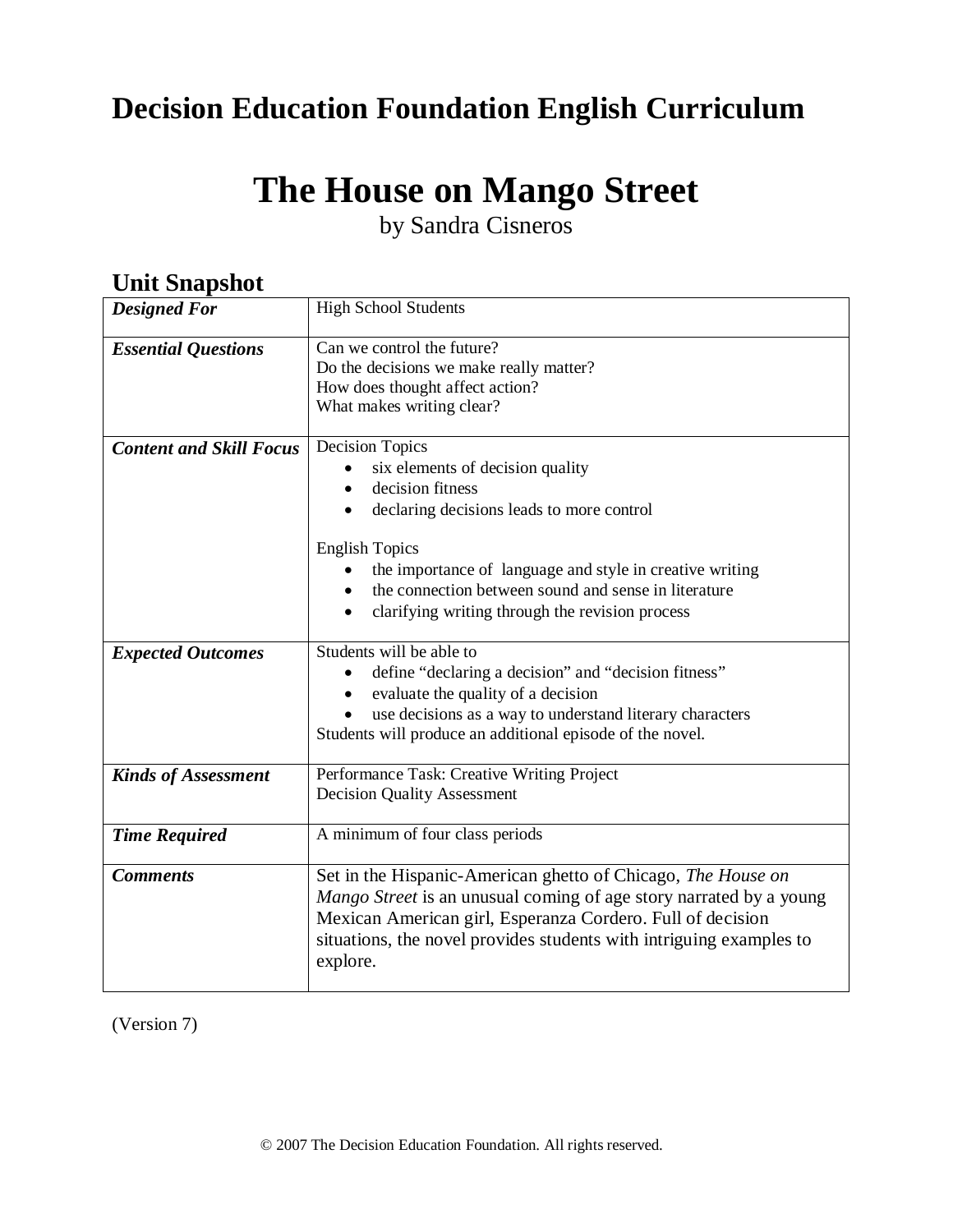## **Overview**

**General Description:** This plan, designed for high school students (grades 9 and 10), is intended to be one part of a larger unit on Sandra Cisneros's story, *The House on Mango Street*. An assumption of the plan is that students have read the text at least once. The unit provides students with the opportunity to study character development and motivation through a look at significant decision situations. With minor adjustments teachers can use the material either as an introduction to eight basic lessons in good decision making, or as a review once students have explored the individual topics in greater depth.

**Duration:** Depending on the students' previous exposure to decision skills, this plan will require at least eight class periods.

**Summary and Decision Perspective:** Set in the Hispanic-American ghetto of Chicago, *The House on Mango Street* is an unusual coming of age story narrated by a young Mexican American girl, Esperanza Cordero. The work is unusual because Cisneros presents forty-four poetic vignettes that compose the story of Esperanza's experiences, desires, dreams, and growth; but at the same time, these short episodes can stand alone as slices of life on Mango Street. Esperanza begins the story by stating her intentions to leave her neighborhood for a better life and house, and by the end she realizes she has deep connections to her roots: she will leave but she will do so in order to come back "[f]or the ones who cannot out." Each brief episode reveals Esperanza's keen powers of observation, and without lengthy descriptions, she gives us a lasting impression of life on Mango Street.

As she narrates her experience in the neighborhood, Esperanza refers to many decisions (and non-decisions) that she and the people around her face—most of them having to do with escaping from their surroundings and finding a better life. Through her careful observation of the choices her family, friends, and neighbors make, Esperanza considers a variety of alternatives and ultimately defines the path that suits her best and gives her the hope of a different future.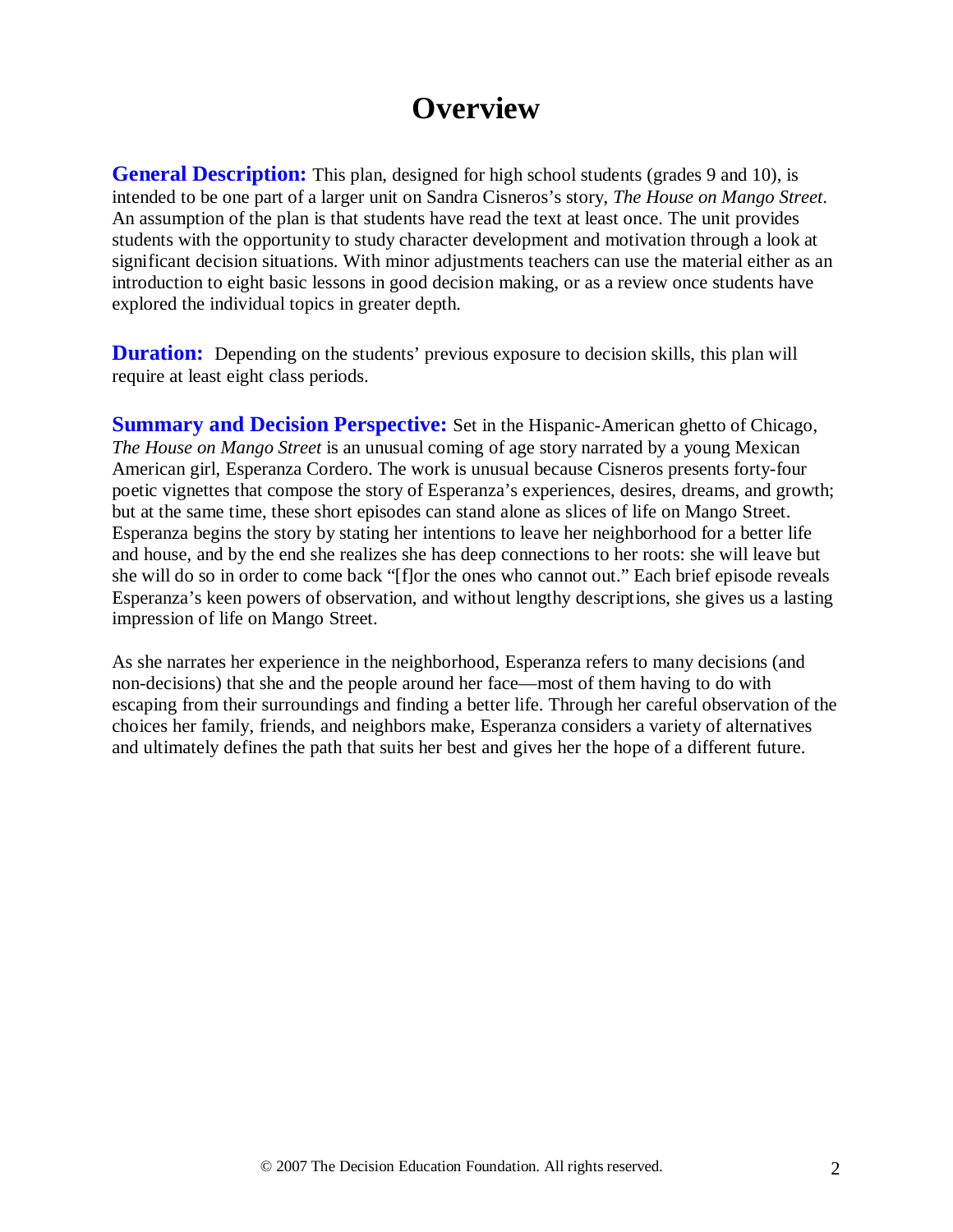## *House on Mango Street* **Unit Contents**

## **1. Learning Plan**

- **First Class: Introduction (page 4)**
- **Second Class: Elements of a Good Decision (page 6)**
	- Background for Teachers:
		- Decision Topics Defined **(page 7)**
		- Decision Situations In *The House on Mango Street* **(page 9)**
		- Decision Topic Examples in the Novel **(page 11)**
	- Eight Scenes: Overview and Directions for Teachers **(page 12)**
	- Handout 1—Two Scenes: The Trials of Tom Fields and Incident in the Mall **(page 13)** Handout 2—Scenes Three and Four: Anxious Amy and Bye Bye Bowser **(page 15)**
- **Third Class: Frame, Alternatives, Values, and Information (page 18)** Handout 3—The Clark Family Dilemma and A New Home for Bowser **(page 19)** Handout 4—Bob Won't Fly and Sally Dumped Tad **(page 21)**
- **Fourth Class: Reasoning and Commitment to Follow Through (page 23)** Handout 5—Risk Scale **(page 24)** Handout 6—Decision Assessment Table **(page 25)**

### **2. Assessment Evidence**

- **Performance Task: Creative Writing Project (page 26)**
- **Decision Quality Assessment (page 27)**

### **3. Resources on the Web (page 28)**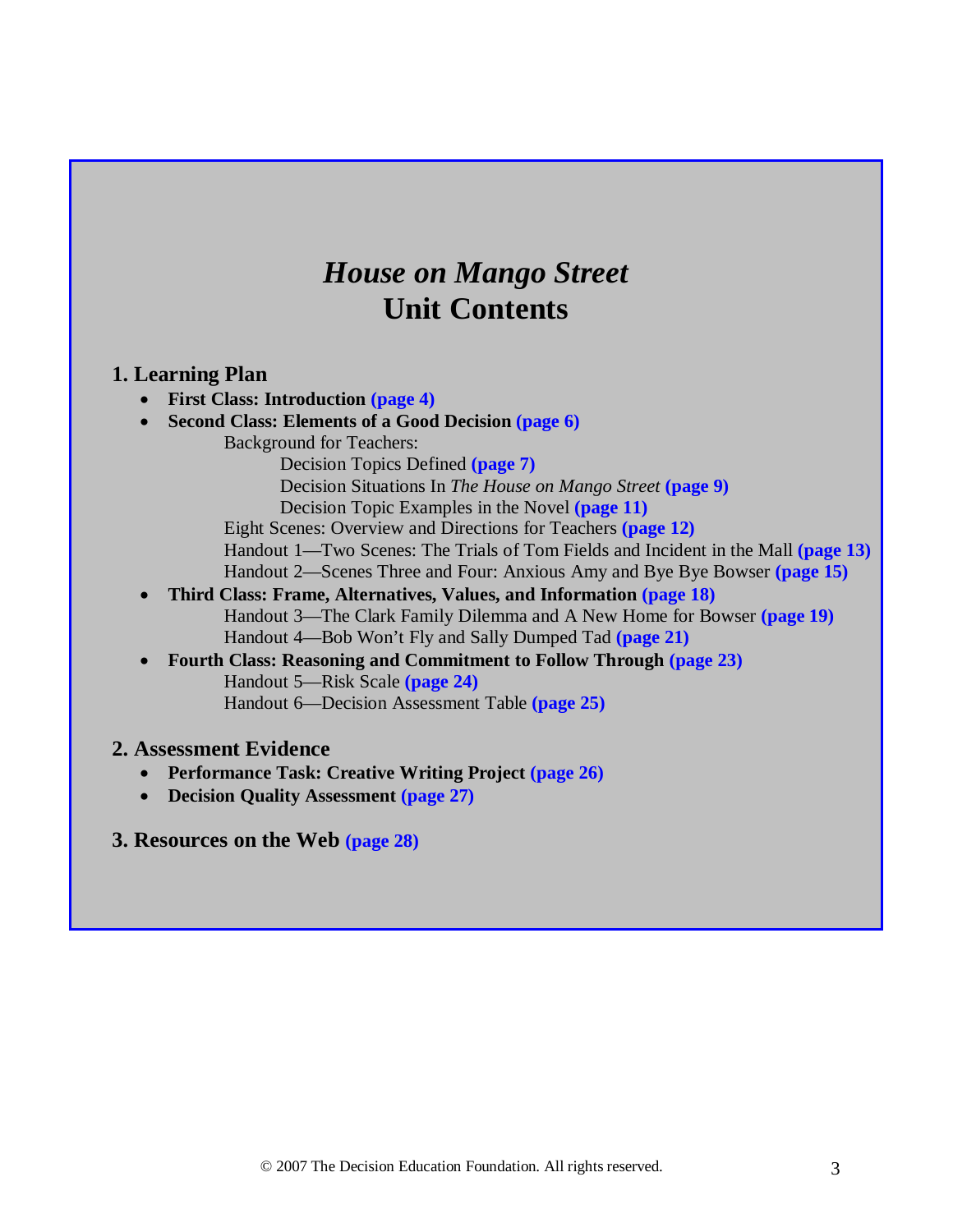## **1. Learning Plan**

## **First Class: Introduction**

### **Materials**

Essential Questions (page 1) Performance Task: Creative Writing Project

### **Procedures**

• At the beginning of the first class, write the following question on the board:

### *Do the decisions we make really matter***?**

Without any further clarification, ask students what they think about the question. Note the variety of responses. Avoid leading them in any particular direction at this point. Once the discussion gains some momentum, ask students to write a brief response to the question. Ask for a volunteer to read a response. Ask two or three others with different responses to read what they have written. Then ask the group the following questions:

#### *Why do we have so many different responses to the question?*

#### *Was it hard to answer? Why?*

#### **Points to emphasize:**

#### **1. The original question is hard to answer because it is not clear**. For example,

- o what kind of decisions are we thinking about (scale can run from choosing a breakfast cereal to exploding a nuclear bomb)?
- o to whom does "we" refer (students, teachers, Americans, humans)?
- o what do we mean by "matter" (is the context social, economic, spiritual, political, environmental, educational)?

**2. To be clear we need to make distinctions**. In fact, the main focus of education at any level is learning how to make distinctions (examples: language acquisition is learning how to distinguish one letter, sound, word from another; in visual art we distinguish differences in color, style, and medium; in dramatic art we look at different movements, voices, and expressions; history is the exploration of differences in culture; psychology focuses on distinctions in behavior; and so on).

**3. Being clear is not always easy, but it is rewarding.** It is not surprising that we describe subjects in the educational world as *disciplines*. It takes time and hard work in any subject to learn how to make distinctions well. Human beings are curious creatures,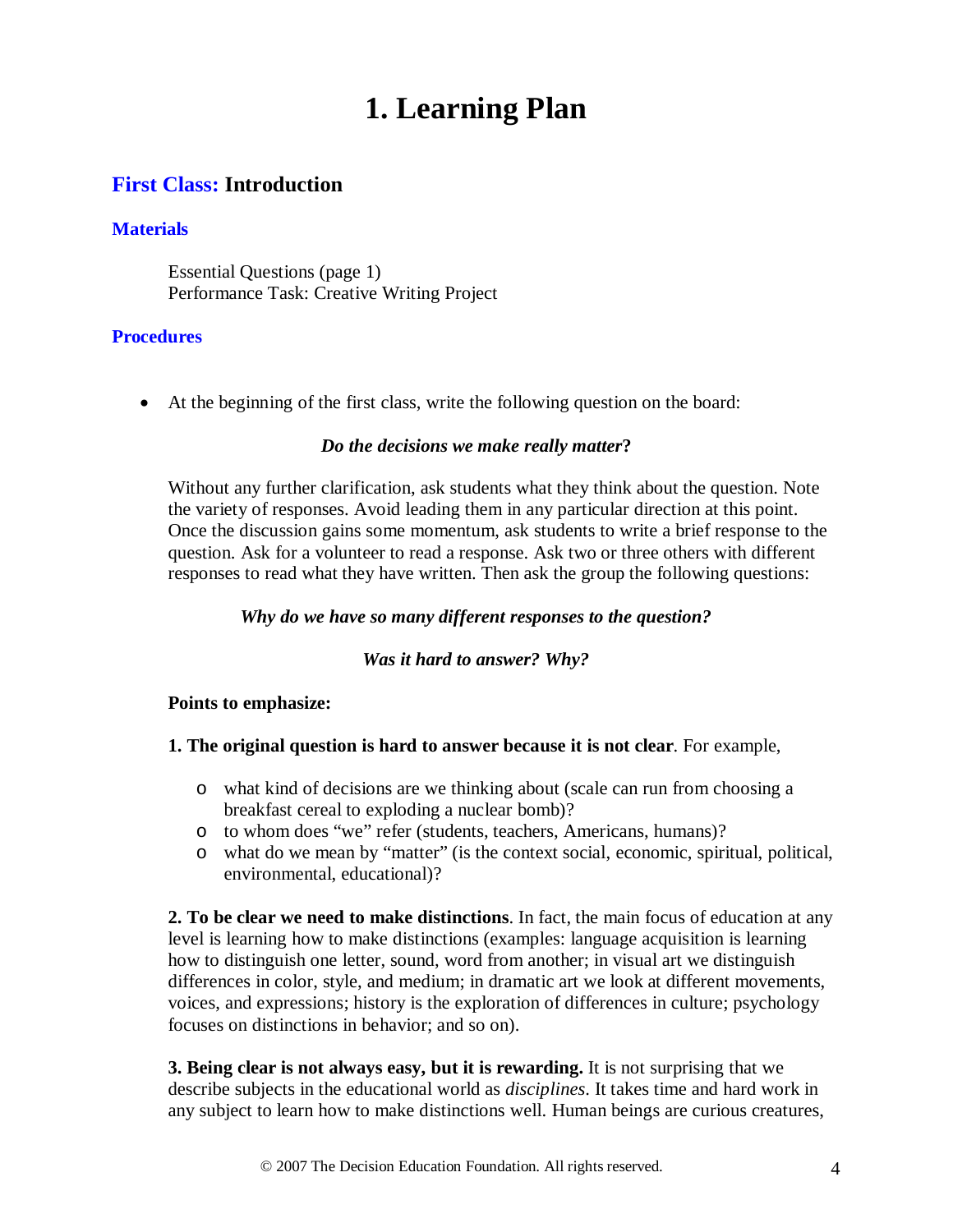and the practice of defining our world and existence clearly has always fascinated us. If I have a question about health, finances, spirituality, mountain climbing, technology, language, home remodeling, or physical fitness, I go to the expert. And who is an expert? —a person who has learned to make the most clear and exhaustive distinctions in the given field.

**4. This Unit of Study.** Explain to students that the next few classes and assignments will be devoted to practicing their skills at making distinctions in writing and decision making. In particular, they will explore the differences between writing imaginative fiction and expository prose and between weak and strong decision skills. Introduce the **Essential Questions** (see Unit Snapshot, page 1) under consideration and the **Performance Task** (page 26). Tell students that while the class discusses decision topics and the novel, they should be thinking about the content of their creative scenes.

• During the last 5 to 10 minutes of class, ask students to identify what they think are significant decision situations that characters face in *The House on Mango Street.* Write examples on the board, and ask students to begin a list in their notebooks.

### **Next Steps**

**Homework Assignment:** Students continue identifying decisions in the novel. They should write a list in their notebooks and consider the following questions for each example:

- o *What alternatives does the character consider?*
- o *What are the uncertainties the character faces?*
- o *Do we see outcomes of the decisions in the novel?*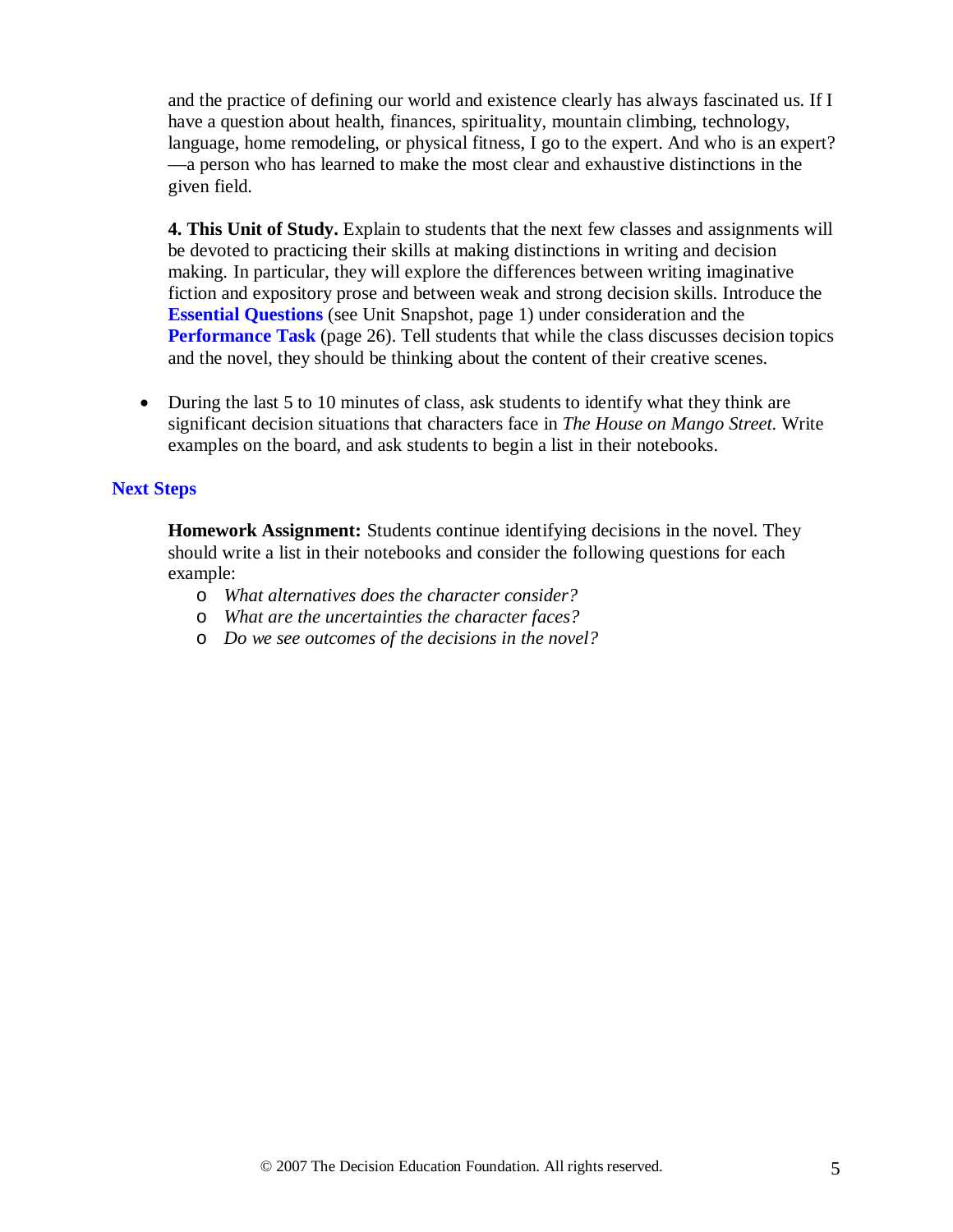## **Second Class: Elements of a Good Decision**

### **Materials**

Background for Teachers: Decision Topics Defined Decision Situations in *The House on Mango Street* Decision Topic Examples in the Novel Eight Scenes: Overview and Directions for Teachers Handout 1—Two Scenes: The Trials of Tom Fields and Incident in the Mall Handout 2—Scenes Three and Four: Anxious Amy and Bye Bye Bowser

#### **Procedures**

- Review homework: discuss what students discovered about decision situations in the novel. On the board list each example as well as responses to the three questions. The goal is for students to discover the decision situations fro themselves. However, teachers can use **Background for Teachers** to provide guidance.
- **Use Handout 1** to begin a review of decision topics. See **Eight Scenes: Overview and Directions for Teachers**. The first two scenes provide examples of decision fitness and declaring a decision. (For definitions of the decision topics, see **Background for Teachers: Decision Topics Defined**.)

Guidelines for Class:

- 1. Give students the first page of the handout. They can work on this exercise individually or in groups.
- 2. Discuss responses and use questions from the chart to guide the conversation. End with a definition of decision fitness, preferably student generated.
- 3. Handout the second scene (Incident at the Mall) and follow the same directions in number 2 above. End with a definition of declaring a decision. Again, best if it is student generated.
- Give students **Handout 2**, and review homework directions.

#### **Next Steps**

**Homework:** Students complete **Handout 2**.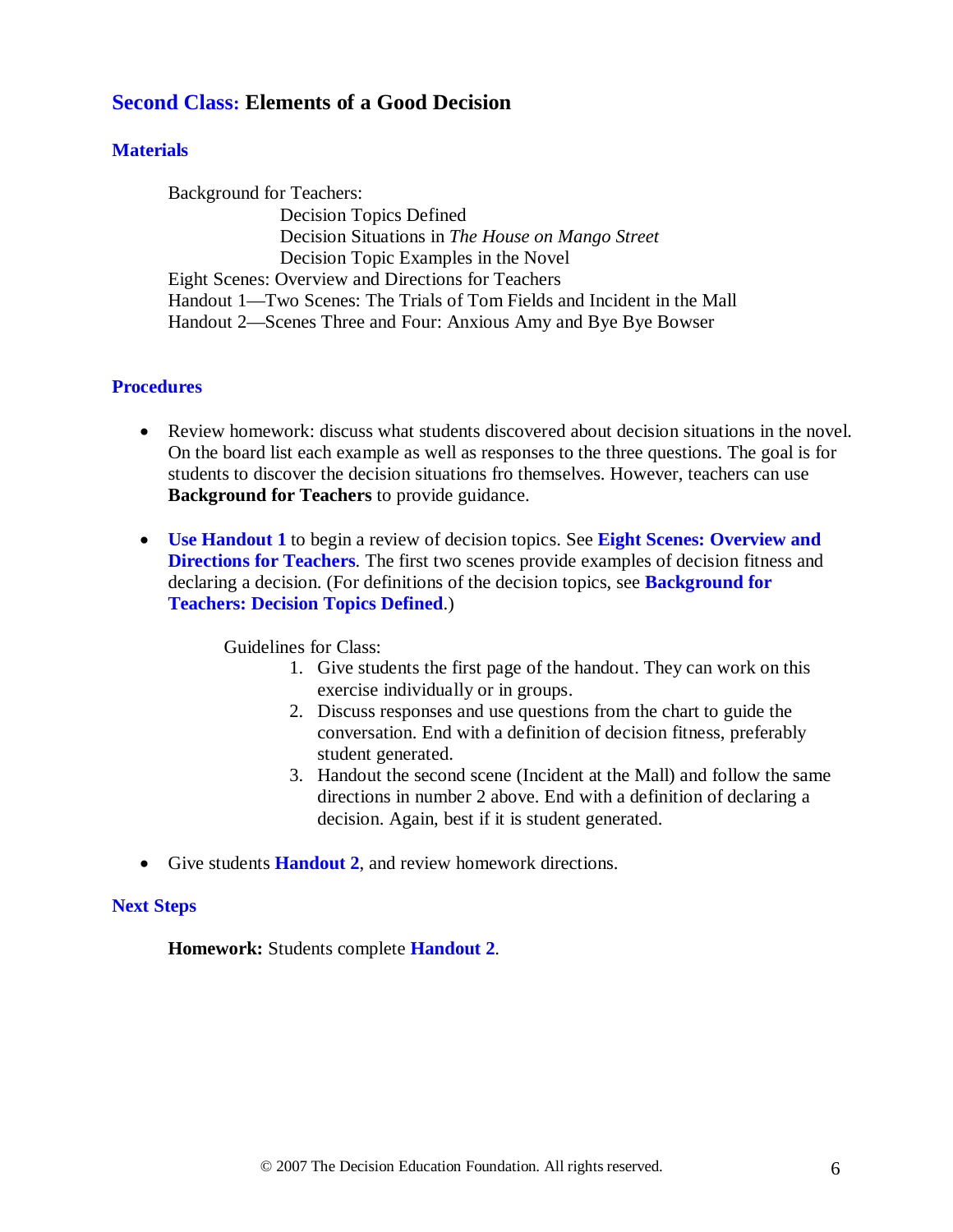## **Background Information For Teachers: Decision Topics Defined**

## **1. Decision Fitness**

- Being decision-fit means that I am in good shape to make a decision— that there are no impediments to my making a carefully-considered choice.
- Decision-fitness applies to both my head (the way I am thinking) and my heart (the way I am feeling.
- To be decision fit, I watch out for
	- o emotional distress, shock, depression, anger, fatigue
	- o peer pressure or intimidation
	- o influence of alcohol or drugs

**A Worthwhile Policy:** *If I lack decision fitness, I should postpone the decision or seek help.*

## **2. Declaring Decisions**

**Instead of letting circumstances completely control me, I can declare a decision.** Declaring a decision means that I recognize and state to myself that I have various option to choose from in a given situation. **Often, it is possible to take control by recognizing decision opportunities and using my power to choose in a way that gives me the best chance of success.** 

Declaring helps me recognize that doing nothing or "going with the flow" can be a decision in itself. The idea that we "declare" our decisions is based on the idea that we create a space for ourselves between a situation and our reaction to that situation. We can use this mental space to consider our values, creatively generate different possibilities for action, and then choose to act in the best way we can.

What is a decision and how is it different from a reaction? A decision is a choice made by a person to take one path and not another. **No decision exists if there is only one path available.** Many times, we only see one path as obvious, and thus we "react" to a situation by following the only path we see. A person getting into a fight because someone makes fun of him in a crowd is an example of a common reaction, but it could also be a decision if the person considers other alternatives.

Where do decisions come from? Sometimes decisions are thrust upon us, but we always have the ability and responsibility to declare our own decisions. With practice, we can get beyond our immediate reactions, and take advantage of opportunities to declare decisions. Doing so can improve our chances of getting the things we value in life. How do we recognize these opportunities? While our lives are all unique, situations that call for careful decision-making do have common points. One key factor is recognizing that things we value are at stake. Another is recognizing that it will be difficult or impossible to reverse the outcome once we act (or take no action). In general, we may recognize a break in the normal flow of things, or situations with "high stakes". **We can create decision opportunities anytime, simply by taking stock of our situation, imagining a better situation, and then taking creative action to "close the gap." Stop and think before deciding.**

Perhaps our best approach to getting control of our lives is to anticipate decision situations in advance and imagine how we would handle them. Examples include such decisions as whether to drink at a party, whether to drive with someone under the influence of alcohol or drugs, and how to respond to an insult. By thinking things through in advance, we can be prepared to decide quickly and effectively rather than simply react. In fact, by anticipating tough decision situations in advance, we may find ways to avoid them entirely. For example, the decision about how to handle a confrontation may be avoided by taking action in advance to prevent the confrontation from ever happening. We can also gain control by taking actions now to create desirable decision situations. For example, finishing school well can create more options to choose in the future.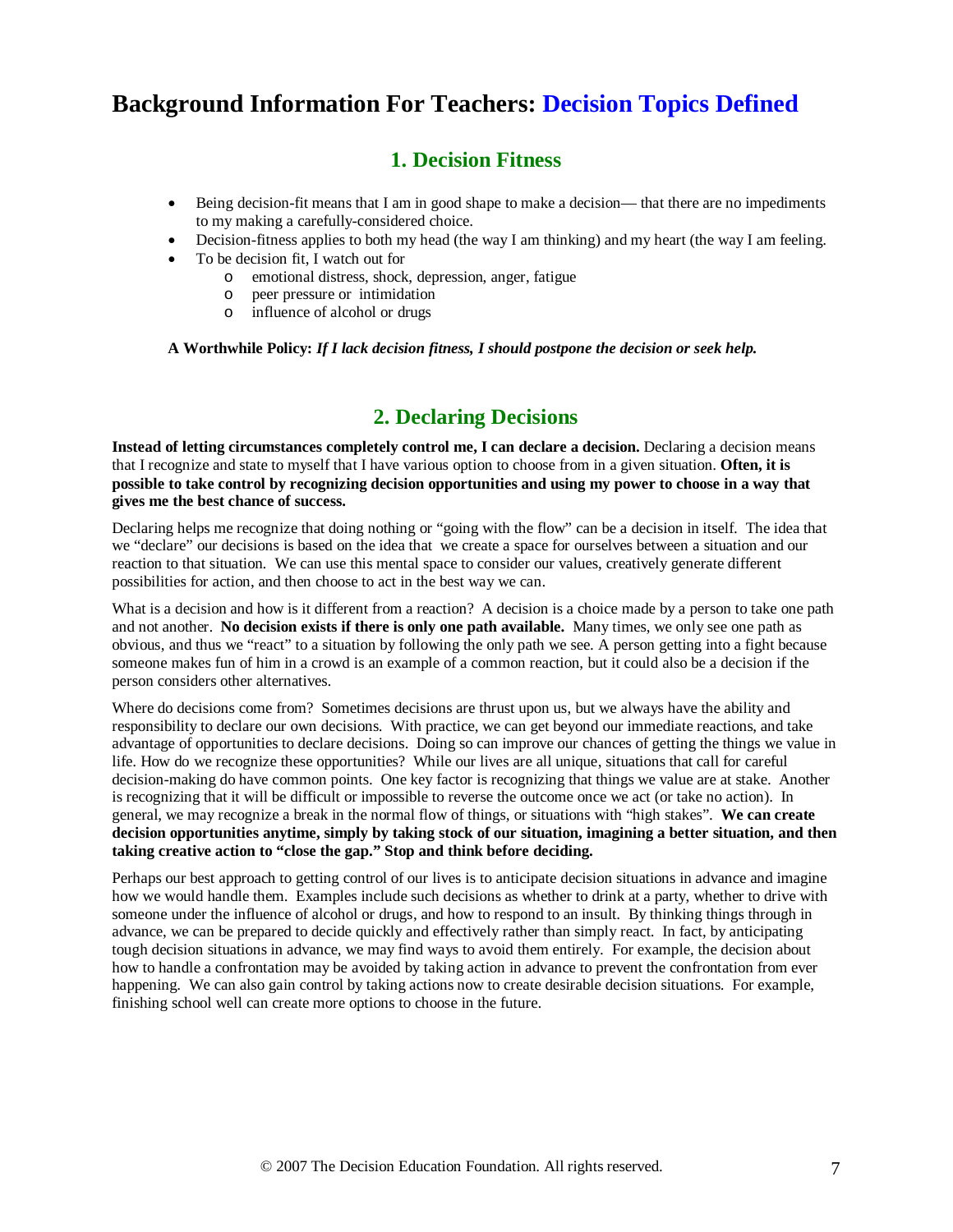## **3. Elements of a Good Decision**

**Once we are** *decision fit* **and have** *declared a decision,* **we use the following** *six elements* **to help us make the best choice…**



## *Once we answer all of the questions above carefully and completely, we can rest assured that we have made a good decision.*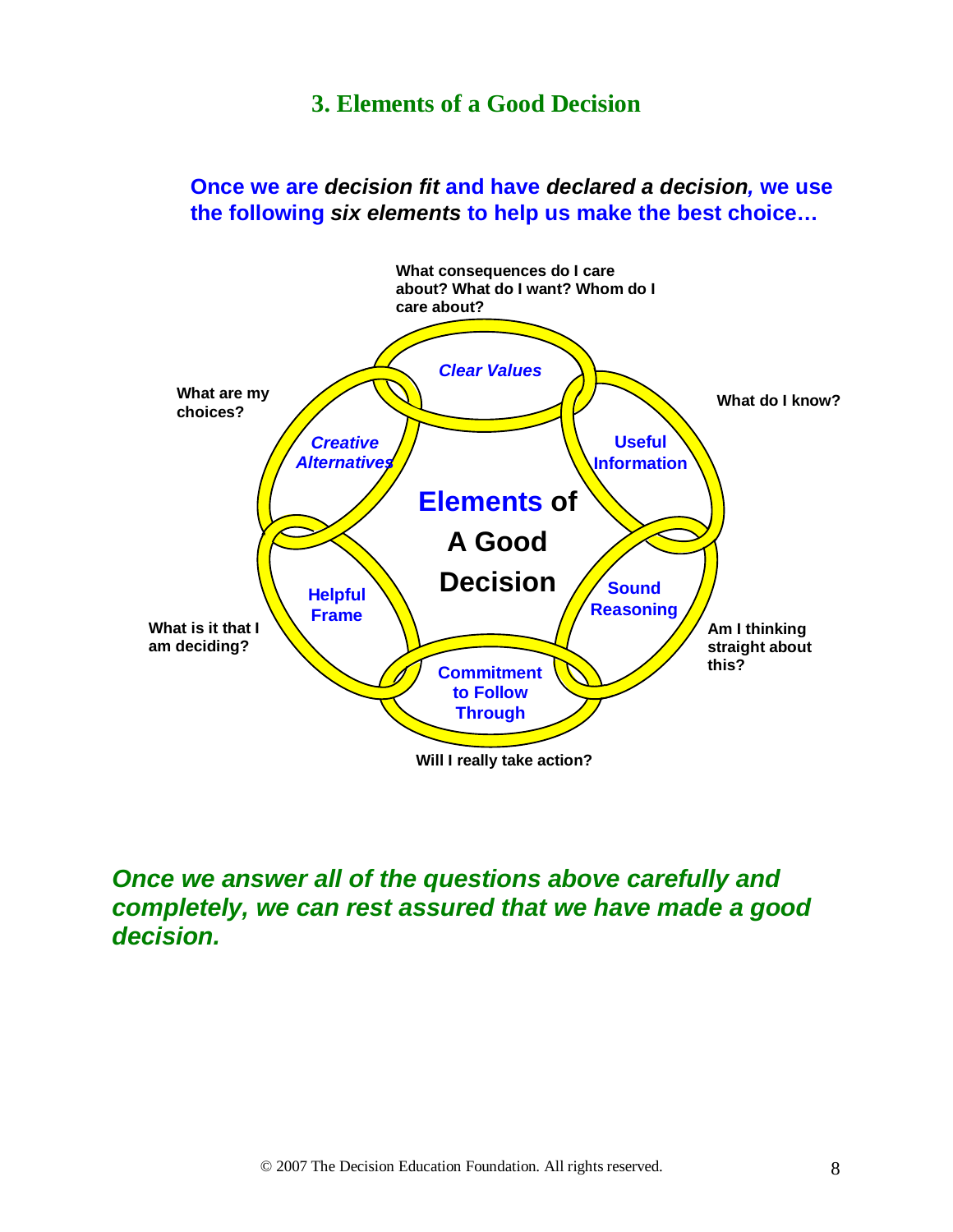## **Background for Teachers: Decision Situations in** *The House on Mango Street*

- Esperanza is determined to leave Mango Street. "I knew I had to have a house. A real house. One I could point to. But this isn't it. The house on Mango Street isn't it." Esperanza makes this decision at an early age. It is one that will change her life. Many of Esperanza's decisions today are to help her leave Mango Street. Esperanza clearly knows that it is an important decision. She is committed to action. She has put a lot of thought into it. Esperanza seems to be looking at those around her in order to understand their approaches to leaving Mango Street, and to see whether their approaches made sense. For instance, some do it by getting pregnant. Others by going to college. Esperanza seems to prefer the latter.
- **Sally leaves Esperanza by the red clowns at the carnival.** Sally breaks her promise to come back and get Esperanza by the red clowns at the carnival. Some boys attack Esperanza. Sally probably hadn't thought about the possible consequences of being late. It is not safe for Esperanza to be alone at the carnival. Of course, Esperanza also has decisions to make: she could decide whether she trusts Sally's word, and whether it makes sense for her to be alone. The girls make decisions that are more important than they realize.
- Marin is waiting for someone to change her life. Marin wants out of her current situation. She does not see her "status quo" response as a conscious decision, which is simply to wait for someone else to notice her -- and essentially to "buy" her. To entice men she wears short skirts and makeup and stands outside the house all night. "Marin is…waiting for a car to stop, a star to fall, someone to change her life." She doesn't apply good decision-making. Her frame doesn't seem appropriate. She doesn't seem to realize that she can change her own life. She doesn't look for better alternatives.
- **Esperanza's relationship to Mango Street** . Throughout the book Esperanza discusses her relationship to Mango Street. At the beginning of the book it's about the house, and how she wants to leave. Later, Mango Street represents the people who live there. Alicia tells her, "Like it or not you are from Mango Street and one day you'll come back too." Esperanza wants Mango Street to be better, and Alicia explains it's only the people there who can make it better. Esperanza then sees a duty for her to contribute to her community. Her values expand as her frame shifts from what's most important to her to what's important to her and her community.
- **Lucy, Rachel and Esperanza buy a bike.** Lucy and Rachel want to buy a bike, but they only have \$10, and the bike costs \$15. They creatively tell Esperanza that for \$5, they'll both be Esperanza's friend, and Esperanza will have a bike every third day. This sounds good to Esperanza, who wants friends. Esperanza only has \$3. She creatively decides to make Nenny an additional owner of the bike by using \$2 of Nenny's money. (Esperanza however does not let Nenny know in advance.) The three girls purchase the bike. When no one can decide who gets the bike for the first day, they creatively decide to all ride it together on the first day, and then rotate after that.
- **Esperanza packs a rice sandwich**. Esperanza wonders if she wouldn't rather eat lunch at school in the canteen than at home. She decides to find out which is better, and asks her mom to make her a sandwich and write her a note for the principal to eat lunch at school the next day. Her mother says no because it will be more work. Esperanza thinks of a creative alternative. "I know how to pack my own lunch. If I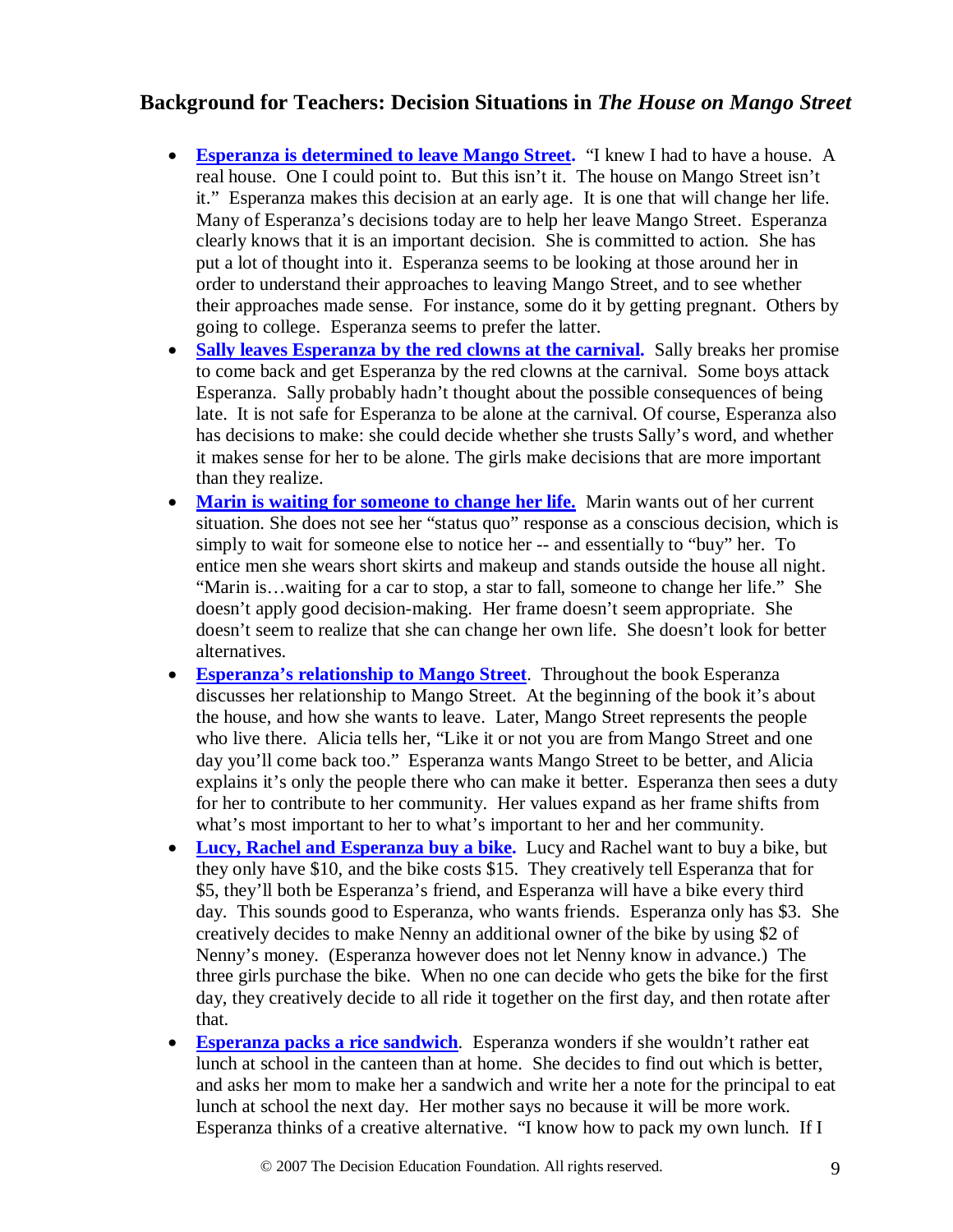ate at school there'd be less dishes to wash. You would see me less and less and like me better…Where is my favorite daughter you would cry, and when I came home finally at three p.m. you would appreciate me." Her creative alternative works. The next day she eats in the canteen. She finds out she likes eating at home better.

- **Sally gets married early to escape.** Sally wants to escape her situation and thinks marriage is the best way. It's also probably the first way she's thought of, and she doesn't take the time to consider other alternatives. Sally meets her future husband at a school bazaar, and married him before knowing much about him, or how he expected marriage to be. Sally has little information to make her decision on. She does marry him, and becomes essentially a slave. Her husband doesn't let her talk on the phone, look out the window, or allow visitors.
- Louie's cousin steals a car. Louie's cousin steals the car mainly to go joy riding, and have fun. He doesn't think about the consequences. He doesn't think in advance about the high likelihood he will be caught, or the consequences for being caught. He is not showing clear logic in his decision. Louie is taken off to jail.
- Esperanza sticks up for her sister at all times. Esperanza feels it's her job to look after her sister, Nenny, because "she comes right after me." This value affects all her decisions regarding her sister. For instance, if Nenny says something silly in front of others, Esperanza agrees that it's a good point.
- **Esperanza's mother had quit high school.** Esperanza's mother quit high school because she didn't have nice clothes and felt ashamed. But she wishes she had stayed in school. She reminds Esperanza to study hard. Esperanza's mother did not use good decision making. She hadn't thought of other alternatives. Maybe she could have made her clothes, or gotten hand-me-downs from an older friend, or gotten a small job. She didn't think ahead or try to understand what her life would be like without finishing school. She didn't consider her values. She later felt she shouldn't have been ashamed. She didn't consider her frame. What were her goals? And she didn't use logical reasoning.
- **Alicia goes to university.** Alicia decides the best way to change her situation is to go to the university. It was probably a challenge in many ways to go to the university. We presume that no one in her family had gone, and therefore could give her advice or insight. It wasn't even easy to get to the university. Alicia has to take 2 trains and a bus. But Alicia is committed. She thought through in advance what it would take to accomplish her decision to attend university, and sets out to do it.
- **Minerva lets her husband back.** Minerva is not committed to her decision. Her husband is abusive to her, and she kicks him out of the house. But he keeps coming back and apologizing. She accepts his apology, only to be beaten again, and kick him out again.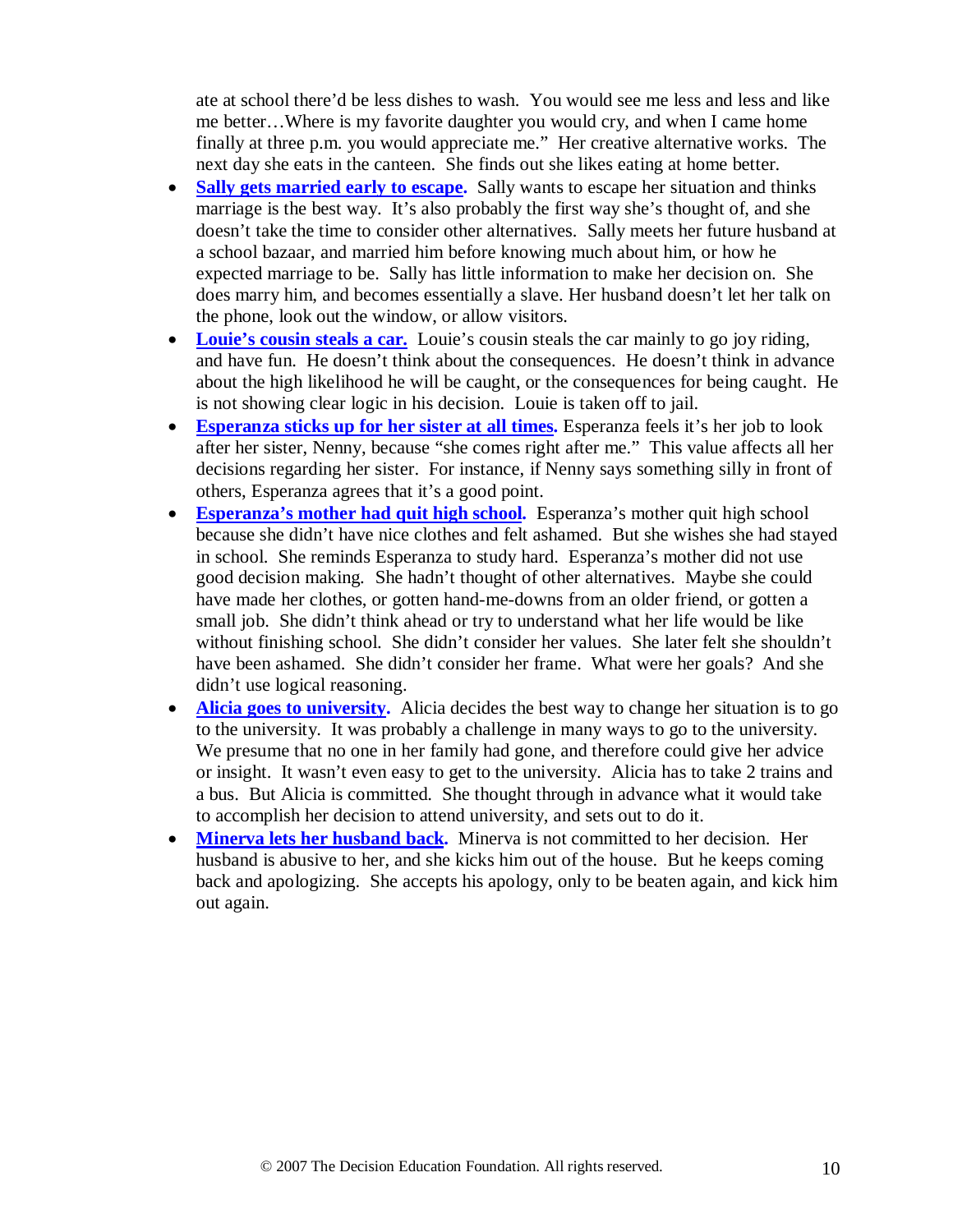## **Background for Teachers: Decision Topic Examples to the Novel**

| <b>Decision Topic</b><br><b>Examples from the Novel</b>     | Importance<br>Fitness | $\mathfrak{a}$<br>Declaring a<br>Decision | Helpful<br>Frame | Alternatives<br>Creative | Useful<br>Information | Clear Values | Reasoning<br>Sound | Follow Through<br>Commitment to |
|-------------------------------------------------------------|-----------------------|-------------------------------------------|------------------|--------------------------|-----------------------|--------------|--------------------|---------------------------------|
| Esperanza is determined to<br>leave Mango Street            | $\mathbf X$           |                                           |                  |                          |                       |              |                    | $\mathbf X$                     |
| Sally leaves Esperanza by the<br>red clowns at the carnival | $\mathbf X$           |                                           |                  |                          |                       |              |                    |                                 |
| Marin waits for someone to<br>change her life               |                       | $\mathbf{X}$                              |                  |                          |                       |              |                    |                                 |
| Esperanza's relationship to<br><b>Mango Street</b>          |                       |                                           | $\mathbf X$      |                          |                       | $\mathbf X$  |                    |                                 |
| Lucy, Rachel and Esperanza<br>buy a bike                    |                       |                                           |                  | $\mathbf{X}$             |                       |              |                    |                                 |
| Esperanza packs a rice lunch                                |                       |                                           |                  | $\mathbf X$              | $\mathbf{X}$          |              |                    |                                 |
| Sally gets married early                                    |                       |                                           |                  | $\mathbf X$              | $\mathbf{X}$          |              |                    |                                 |
| Louie's cousin steals a car                                 |                       |                                           |                  |                          |                       |              | $\mathbf{X}$       |                                 |
| Esperanza sticks up for her<br>sister at all times          |                       |                                           |                  |                          |                       | $\mathbf X$  |                    |                                 |
| Esperanza's mother had quit<br>high school                  |                       |                                           |                  |                          |                       |              |                    |                                 |
| Alicia goes to university                                   |                       |                                           |                  |                          |                       |              |                    | $\mathbf{X}$                    |
| Minerva lets her husband back                               |                       |                                           |                  |                          |                       |              |                    | $\mathbf{X}$                    |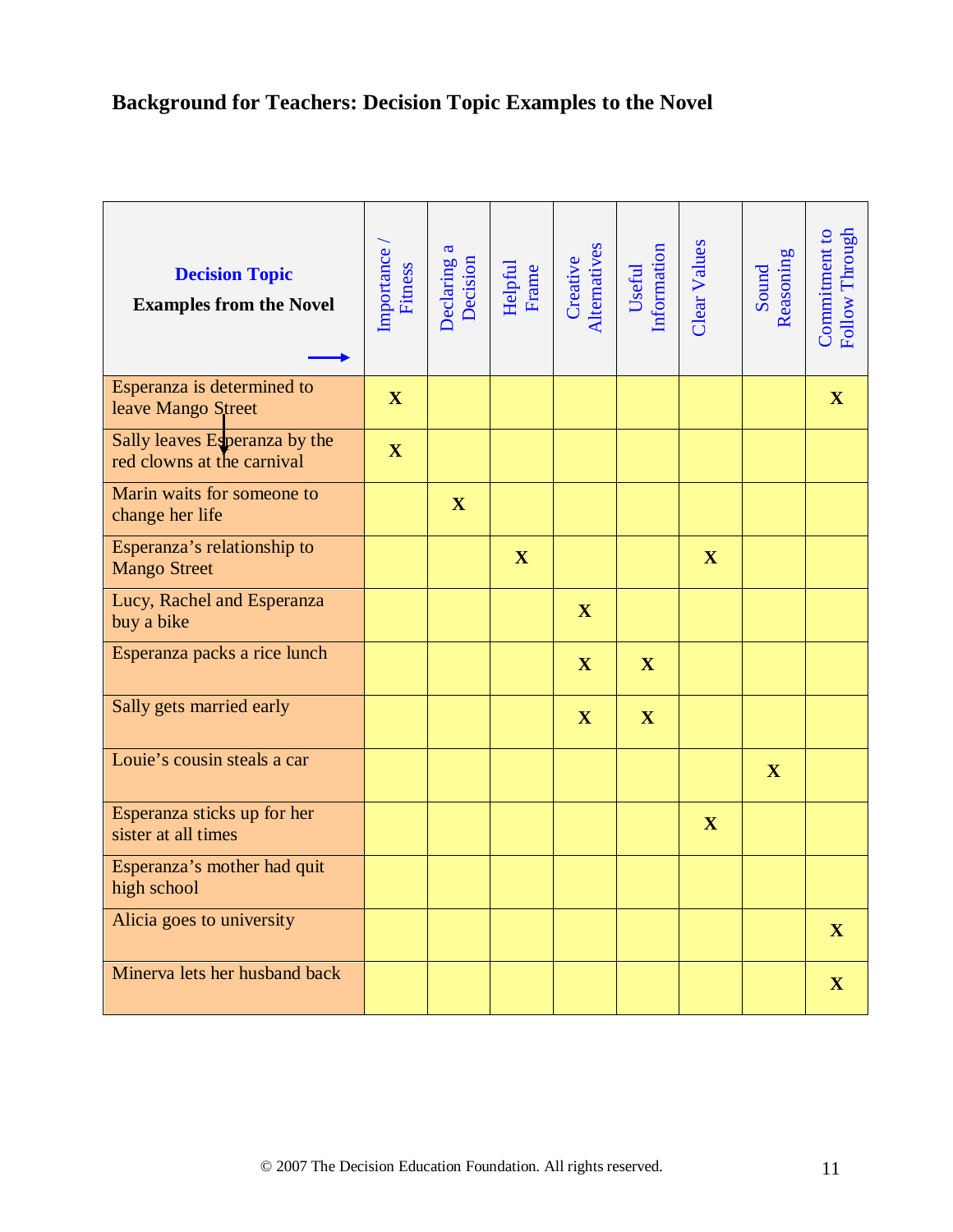**Eight Scenes: Overview and Directions for Teachers:** Each scene is intended to illustrates one of the eight decision topics (see table below). **Important Note:** Because many of the scenes illustrate more than one topic, avoid identifying which story illustrates which topic until after groups have had a chance to discuss the situations. Once students have had the chance to share what they have discovered, ask them to comment on their scenes through the lens of the specific topics listed below. See more specific guidelines listed for each class period.

| <b>Decision Topic</b>                         | <b>Scene Title</b>                        | <b>Discussion Questions</b>                                                      |
|-----------------------------------------------|-------------------------------------------|----------------------------------------------------------------------------------|
| <b>Decision Fitness</b>                       | <b>The Trials of Tom Fields</b>           | What could Tom do to achieve decision<br>fitness in this situation?              |
| <b>Declaring a Decision</b>                   | <b>Incident in the Mall</b>               | What are 2 or 3 moments in this scene<br>when Ted could declare a decision?      |
| <b>Helpful Frame</b>                          | <b>Anxious Amy</b>                        | What is Amy's frame? How can she<br>enlarge it?                                  |
| <b>Creative Alternatives</b>                  | <b>Bye-Bye Bowser</b>                     | What alternatives does Reggie consider?<br>What are other possible alternatives? |
| <b>Clear Values</b>                           | <b>The Clark Family</b><br><b>Dilemma</b> | Do Clara and Angus have the same values<br>as their daughter?                    |
| <b>Useful Information</b>                     | <b>A New Home for</b><br><b>Bowser?</b>   | How might additional information help<br>Josh make a better decision?            |
| <b>Sound Reasoning</b>                        | <b>Bob Won't Fly</b>                      | Is Bob using sound reasoning here?<br>Which is safer: driving or flying?         |
| <b>Commitment to Follow</b><br><b>Through</b> | <b>Sally Dumped Tad</b>                   | Did Sally make a decision to dump Tad?                                           |

#### **Notes:**

**1. The discussion questions provided above are intended for teacher use to help students focus on the particular decision topics during class discussion of the scenes.**

**2. Two of the scenes,** *Anxious Amy* **and** *Bye-Bye Bowser***, are related to two later scenes,** *The Clark Family Dilemma* **and** *A new Home for Bowser***. During discussion of the later scenes have students explore how added information influences their views of the situations.**

**3. As students discuss issues related to risk in** *Bob Won't Fly***, share with them the "Risk Scale" provided in Handout** *.*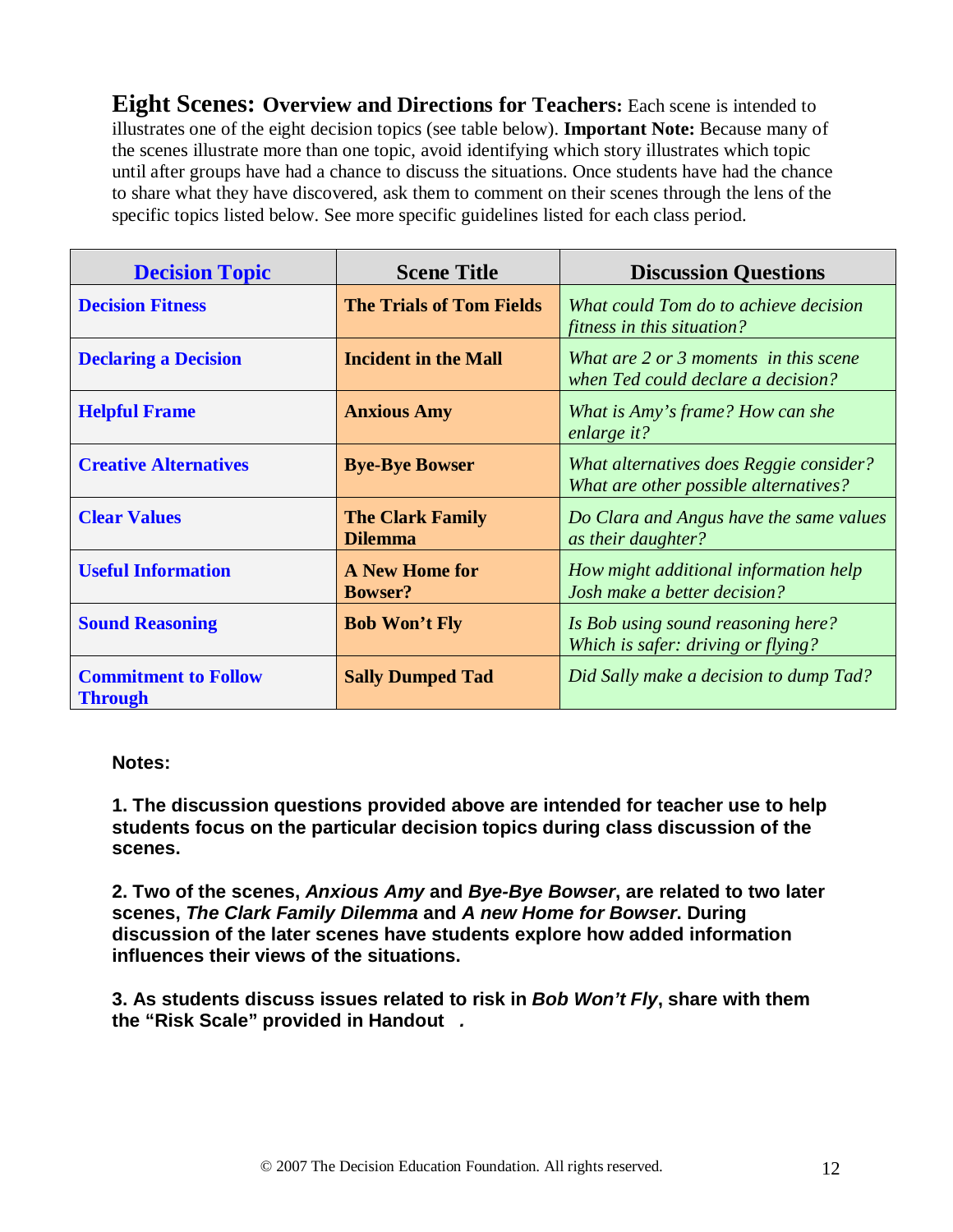## **Handout 1. Two Scenes**

## **The Trials of Tom Fields**

Tom Fields was having a bad day. His car broke down on the way to work, he had to cover for two sick co-workers, he felt a cold coming on, and while walking home that evening, just as he approached his front door, a sudden downpour drenched him. As he entered the house, he spotted the two full trash bags he had left that morning in the front hall; he had asked his son, Mike, to take them out to the dumpster. As Mike came down the stairs to greet his father, Mr. Fields screamed, "OK, that's it! You know it's your job deal with the garbage. I asked you to take these two bags out this morning, and they are still sitting where I left them! You are grounded for a month. Go to your room."

#### **Directions:**

1. Read the scene carefully. Underline specific phrases or words that interest you or that you think are significant.

- 2. Consider the following question: What is the central problem in the scene?
- 3. Use the space below for notes.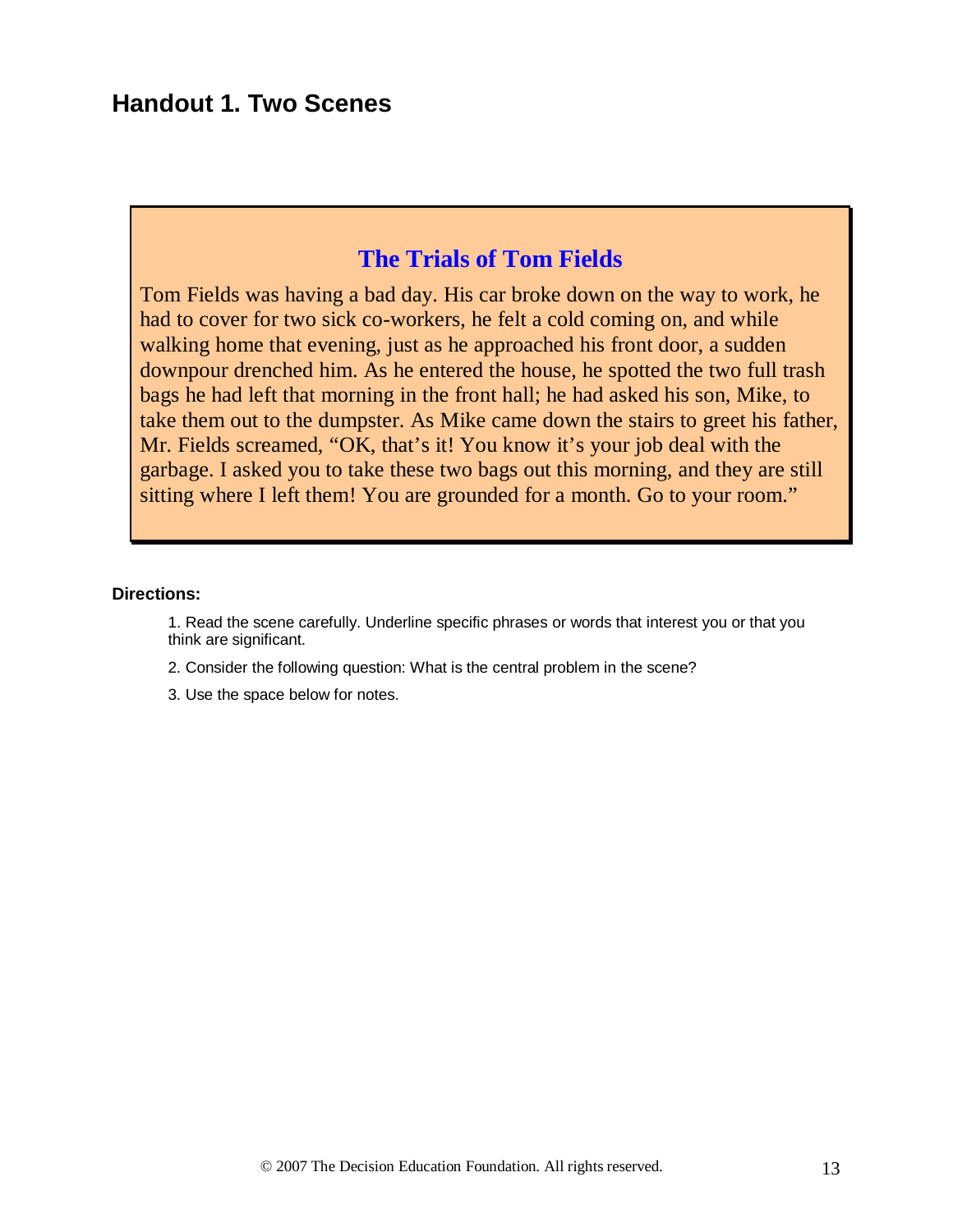## **Incident in the Mall**

One Saturday afternoon Bill, Ted, and Mary were sitting on a bench in the mall, and they were bored.

"What do you want to do?" Ted asked his two friends.

After a few minutes Bill responded excitedly, "I know…follow me," and he headed for the drug store across the hallway. "We're going to steal some candy." When Ted paused, Bill looked at him, yelled, "What are you scared? Don't be a wimp," and walked on. Ted glared at Bill and Mary as he followed them into the store.

Standing in the candy aisle watching his two friends pocket Hershey bars, Ted thought to himself, "I don't think this is a good idea…" At that moment a sales clerk rounded the corner and asked them what they were doing.

### **Directions:**

1. Read the scene carefully. Underline specific phrases or words that interest you or that you think are significant.

- 2. Consider the following question: What is the central problem in the scene?
- 3. Use the space below for notes.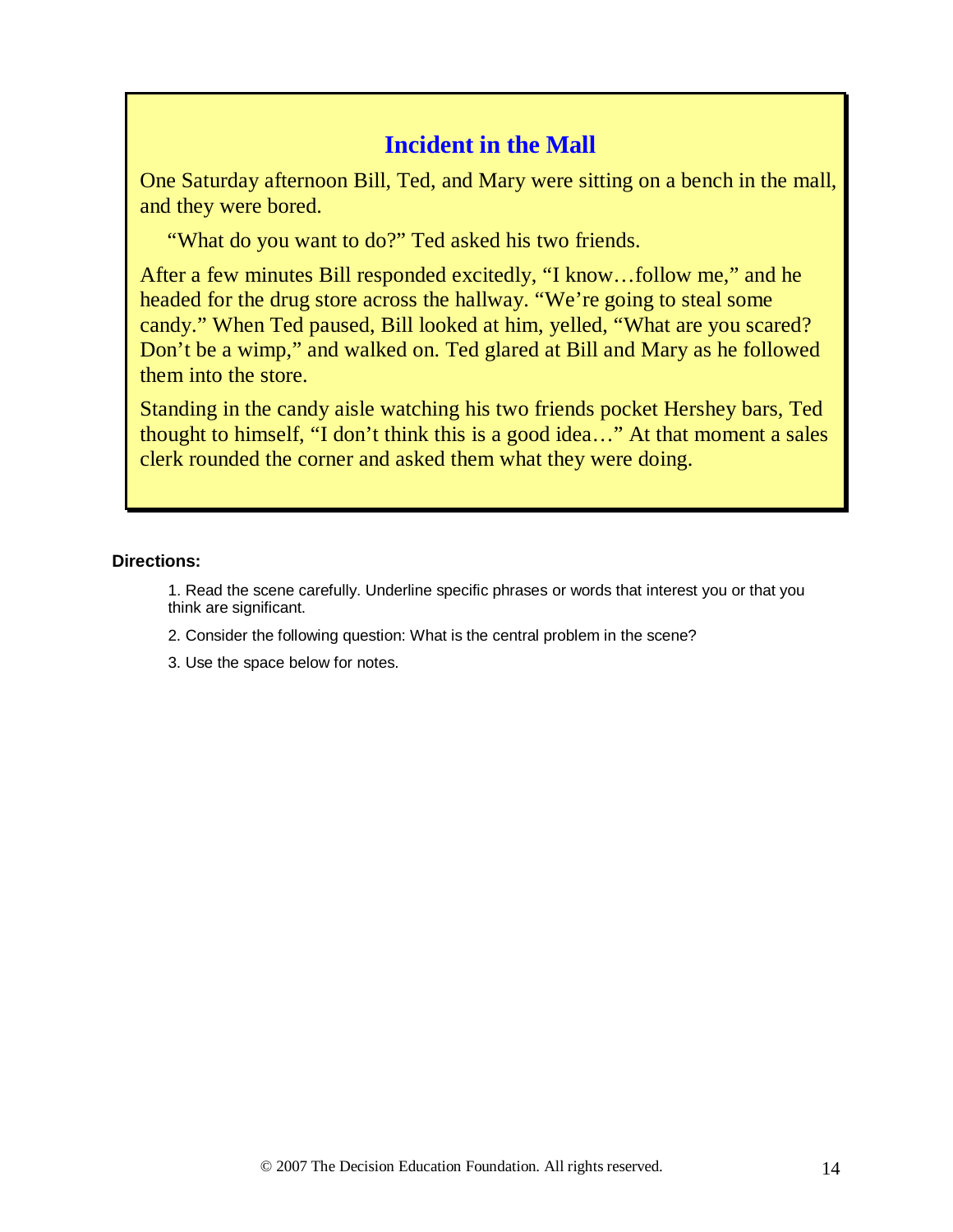## **Anxious Amy**

Amy was feeling anxious. She had a plan, and now she had to convince her advisor, Mr. Roberts, that the schedule she designed for the next semester of her ninth grade year was the right one. Amy was determined to be accepted into a top college: she had maintained her A+ average throughout junior high and was "acing" her courses so far in ninth grade; she decided to sign up for three AP courses, to continue singing in the chorus, to volunteer for the community service project, and to try out for varsity swimming. She was anxious because she was imagining Mr. Robert's reaction: "But Amy, why are you loading so much onto your plate? There isn't enough time to do all of this well. Think about how packed your days will be—you have two more years to schedule in AP courses, and after another semester, you may have a better idea of what subjects you like best," and so on. Amy thought to herself, "He just doesn't understand how hard it is to get into college, and I don't want to settle for anything but a top tier institution. My closest friends agree with me, and I think my parents do too—they always seem pleased when I do well, and I know they like me to be busy."

#### **Directions:**

- 1. Read the scene carefully. Underline specific phrases or words that interest you or that you think are significant.
- 2. Consider the following question: What is the central problem in the scene?
- 3. Use the space below for notes.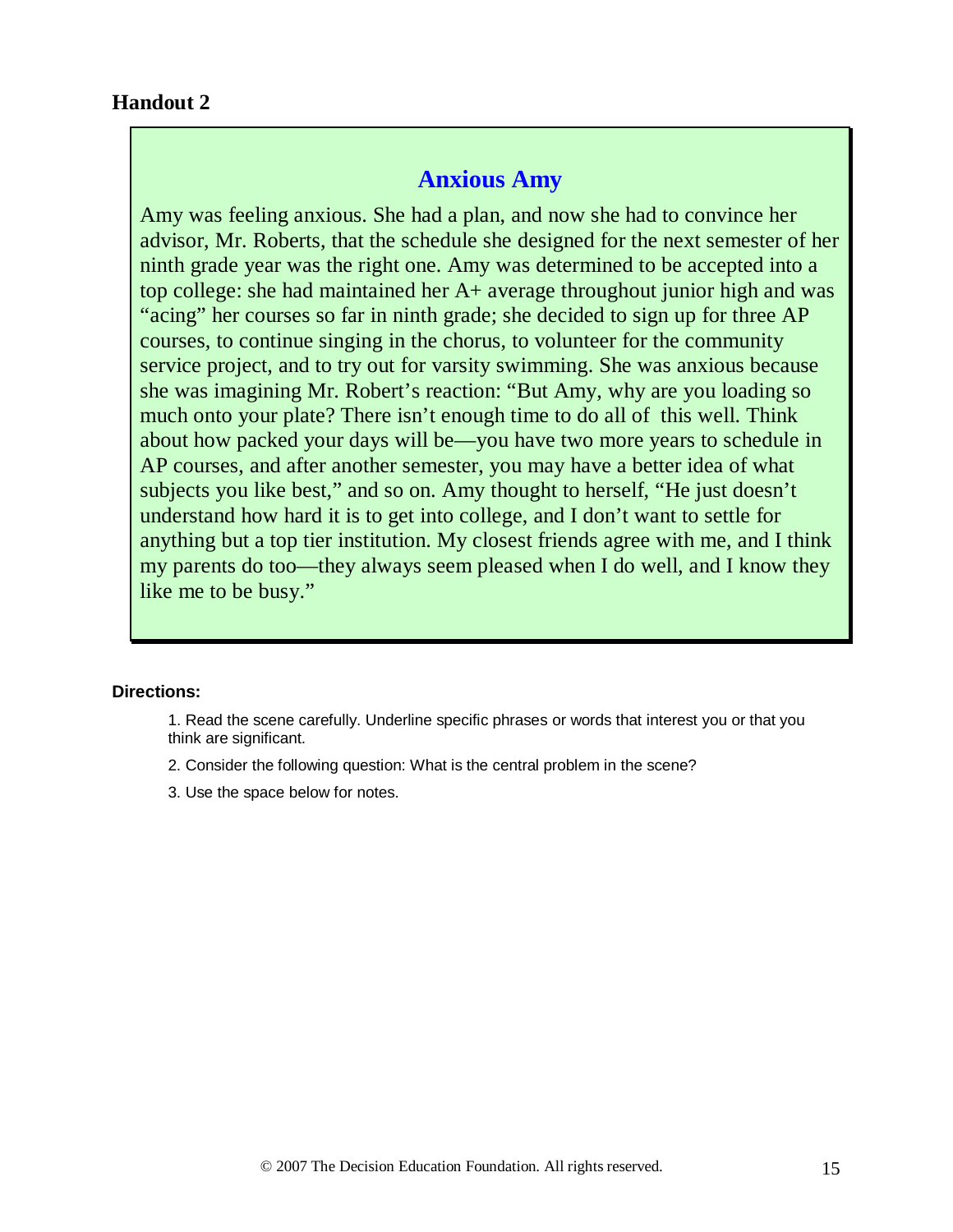## **Bye-Bye Bowser**

Tears began to well up into Maria's eyes as Reggie told her what they had to do. Three weeks ago the young couple rescued a four month old lab puppy named Bowser. Even though Maria and Reggie had never raised a puppy before, they loved animals and were eager to have a dog of their own. They felt a special connection to Bowser from the moment they first met him. Yes, the vet had told them that lab puppies have a great deal of energy and need a lot of attention, especially during the first year or two--and young dogs like to chew things. But three weeks later the couple was exasperated: in that short amount of time, Bowser had ruined two pairs of Reggie's best leather shoes, chewed a large hole in an expensive living room couch, and stolen half a chicken off of the dining room table when their backs were turned. "Maria," Reggie said, "I know we both love Bowser, but we can't go on like this. The dog is ruining our home. We have to give him back to the kennel."

#### **Directions:**

1. Read the scene carefully. Underline specific phrases or words that interest you or that you think are significant.

- 2. Consider the following question: What is the central problem in the scene?
- 3. Use the space below for notes.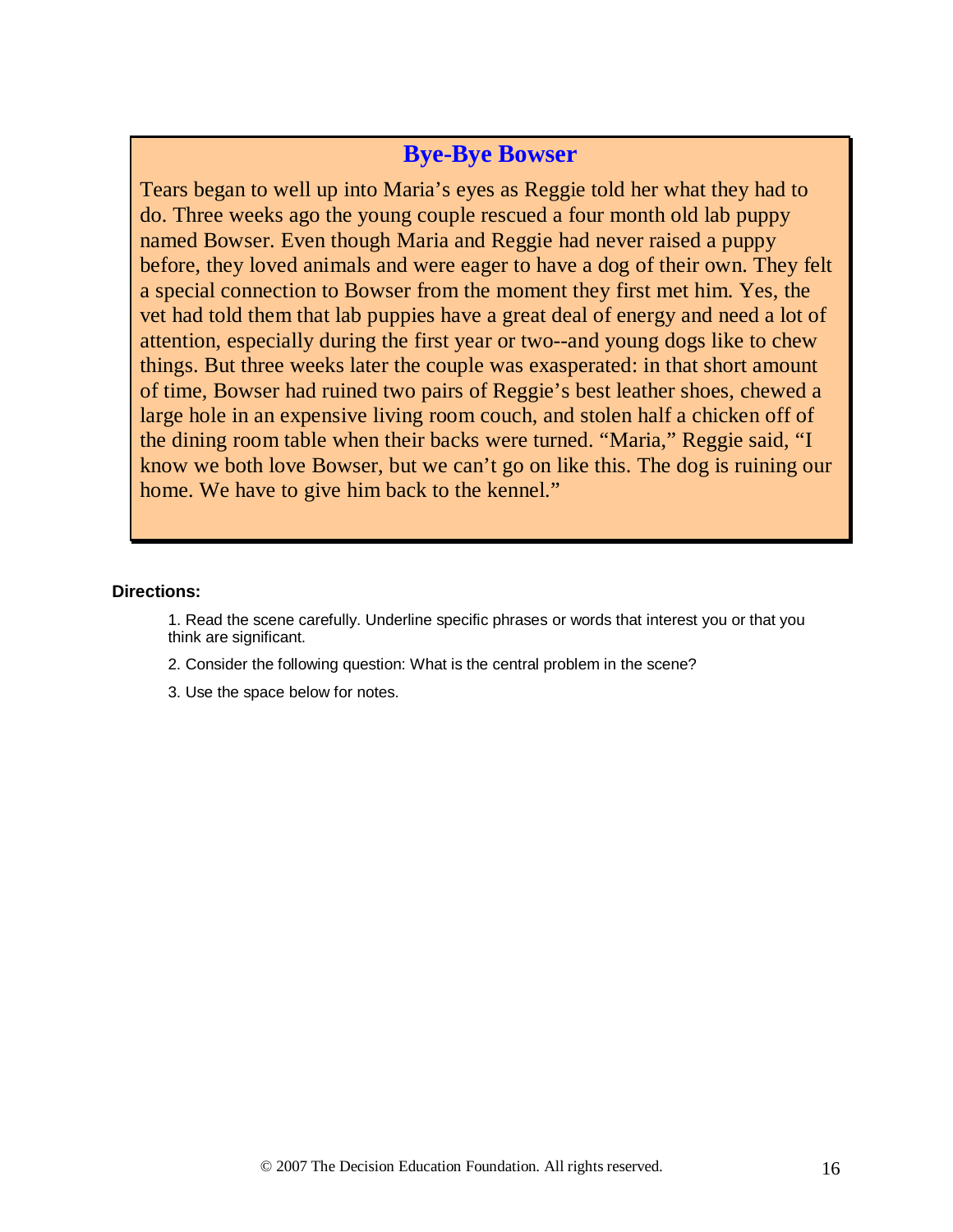## **Third Class: Frame, Alternatives, Values, and Information**

#### **Materials**

Handout 3—The Clark Family Dilemma and A New Home for Bowser Handout 4—Bob Won't Fly and Sally Dumped Tad

#### **Procedures**

- Break class into small groups to discuss homework scenes. Give groups the following guidelines:
	- 1. One volunteer reads the scene again—out loud—for the group.

2. A different member of the group should summarize the main details of the scene, and the rest of the members can clarify with added details.

3. Once everyone understands the basic facts of the situation, the group can discuss the following questions.

a. What is the central problem in the scene? Describe it.

b. Do you agree or disagree with the way the main character responds to the situation? Explain.

c. With whom do you identify most in your scene? Why?

d. If you could give advice to a character in the scene, what advice would you give (and to which character)?

- 4. Repeat procedures with second homework scene.
- Regroup for summative class discussion. Give students a chance to share their responses to each scene, one at a time. Conclude each discussion with definitions (student generated, if possible) of helpful frame and creative alternatives. Identify these terms as important elements of a good decision.
- The next scenes:
	- 1. Give students the first page of **Handout 3**. They can work on this exercise individually or in groups.
	- 2. Discuss responses and use questions from the chart to guide the conversation. End with definitions of decision fitness, preferably student generated.
	- 3. Handout the second scene (A New Home for Bowser?) and follow the same directions in number 2 above. End with a definitions of clear values and useful information. Again, best if it is student generated.
- Students can work on the **Performance Task** in class.
- Give students **Handout 4**, and review homework directions.

#### **Next Steps**

**Homework:** Students complete **Handout 4** and continue working on the **Performance Task.**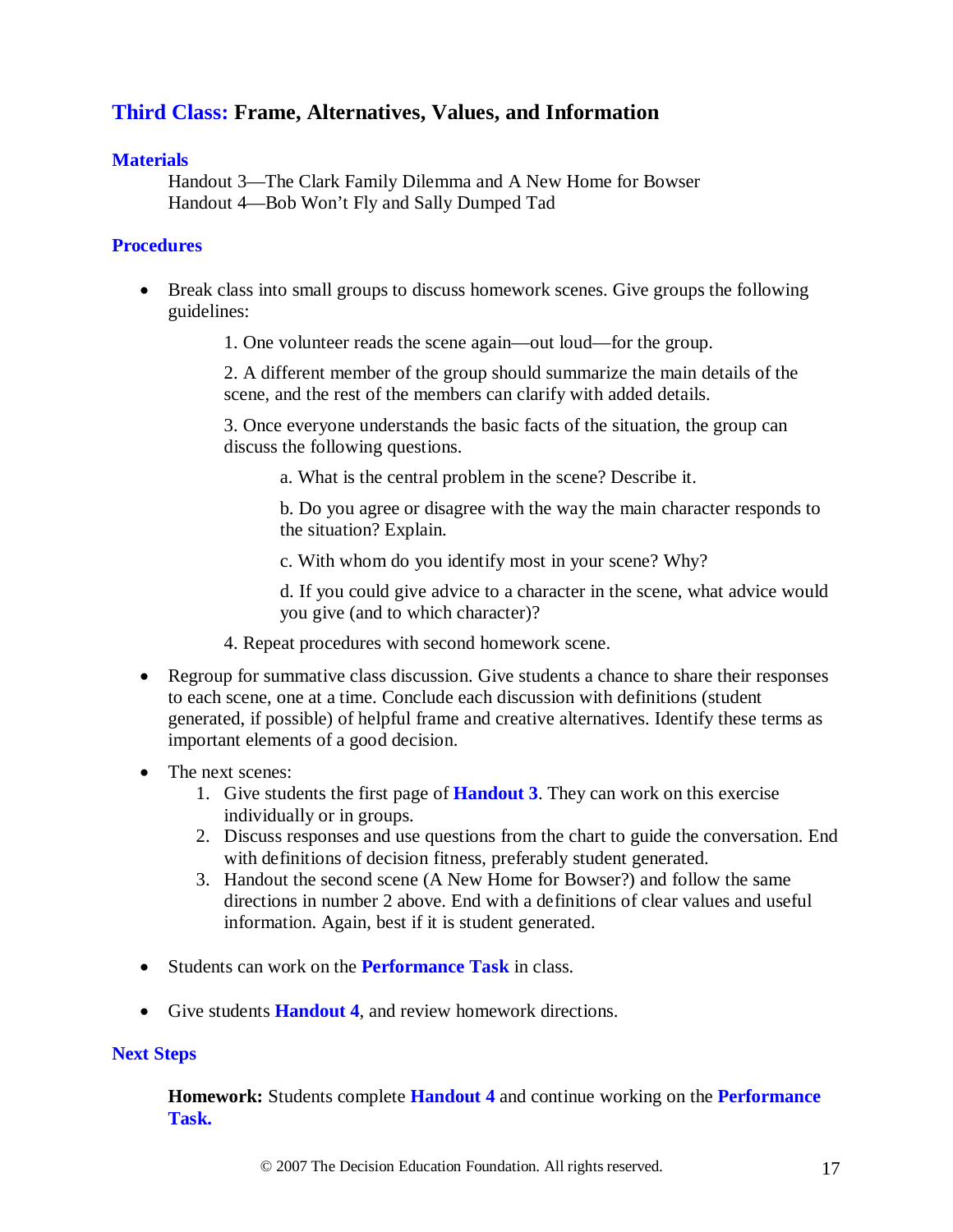## **Handout 3**

## **The Clark's Dilemma**

Amy's parents, Clara and Angus Clark, were concerned about their daughter's health. She was not physically sick, but she was so busy that they were afraid she would wear herself out. Every day was packed full because Amy took mostly honors courses, sang in the chorus, swam on the junior varsity swim team, and attended PSAT review sessions. Because of Amy's schedule the Clarks were only able to have dinner together as a family two nights a week. When they did see each other, Clara and Angus tried to support their daughter by letting her know how proud they were about her success in school. Amy usually responded by talking about her aspirations to be accepted by a top college or university. Although they had not spoken to Amy about their concerns, the Clarks wondered why she was so focused on college at this point in her high school career. Shouldn't ninth and tenth grade be less pressured and more fun? What was Mr. Roberts, her school advisor, telling Amy, and where was this pressure coming from? Was Amy headed for a breakdown, and were her goals worth it?

#### **Directions:**

- 1. Read the scene carefully. Underline specific phrases or words that interest you or that you think are significant.
- 2. Consider the following question: What is the central problem in the scene?
- 3. Use the space below for notes.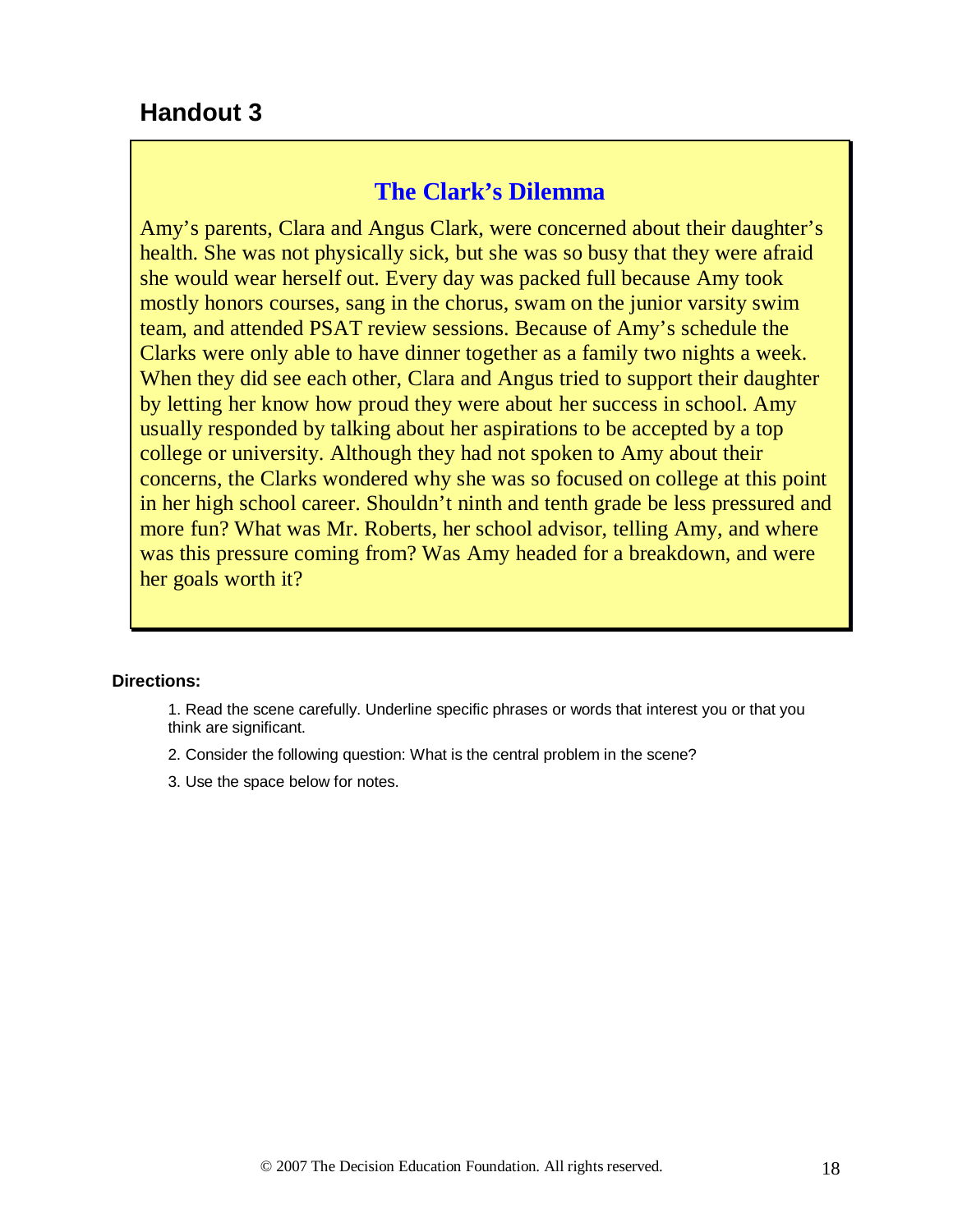## **A New Home for Bowser?**

Josh Linnet couldn't get over the eager look in his son's face. He hadn't seen Matt this excited for a long time. Even though the Linnets were somewhat concerned about Matt's recent moodiness, Josh told his wife, Lilly, that it was "just a phase" and that Matt would snap out of it soon. And now, his son stood before him full of energy, intently telling Josh about the opportunity to own a dog: their neighbors, Maria and Reggie Eigler, were thinking about giving up their four month old lab puppy, Bowser. The Linnets had admired the puppy when they saw him in the Eiglers' back yard, and Maria and Reggie had invited Matt over a few times to play with the dog. Today, when Matt learned that the Eiglers were considering giving the puppy back to the kennel, he ran home to beg his father to let him have Bowser. Josh and Lilly were not particularly interested in dogs and had never owned a pet before. But as he looked at his son's happy face, Josh thought to himself, "What the heck—most of the neighbors have dogs, so how hard could it be to raise one? And if owning a pet makes Matt this happy, I will let him have Bowser."

#### **Directions:**

- 1. Read the scene carefully. Underline specific phrases or words that interest you or that you think are significant.
- 2. Consider the following question: What is the central problem in the scene?
- 3. Use the space below for notes.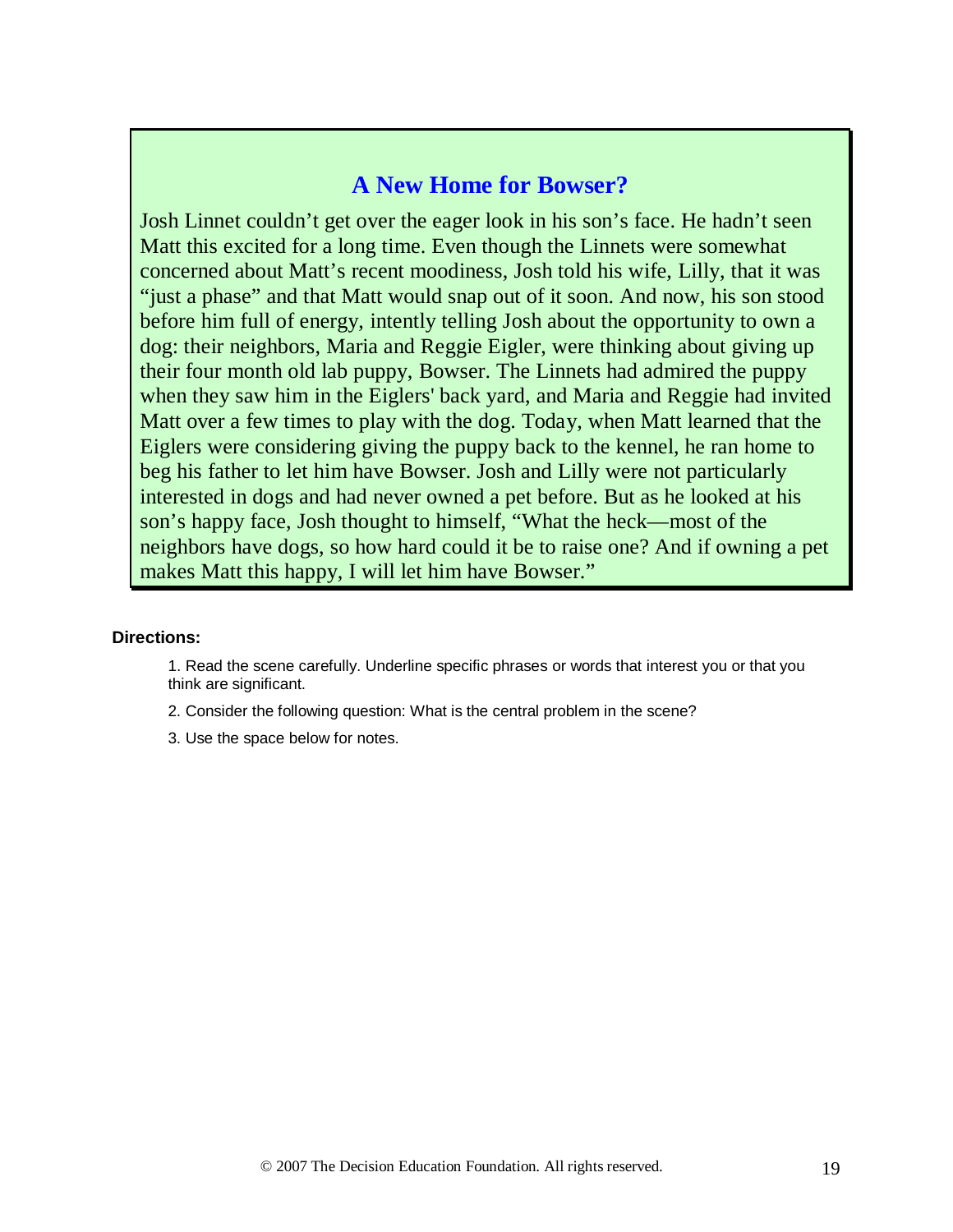### **Handout 4**

## **Bob Won't Fly**

As her brother Bob drove her to the airport, Sophia invited him to visit her during the upcoming Thanksgiving break. Bob told her he did not have enough time because it would be impossible for him to drive from Philadelphia to Denver and back in the space of a long weekend. She suggested that he fly to Denver and even offered to buy him a round trip ticket. Bob thanked her, but said that he had decided never to fly again. When Sophia asked him why he had given up flying, Bob told her that it was too risky.

 "The last time I was on a plane, Bob continued, "we hit some strong turbulence, and the aircraft dipped and swerved and shuddered. I realized that there I was in this small container in the sky completely exposed to the elements and that I had no control. I felt helpless. What if the pilot made a mistake or fainted? What if lightening hit the plane? And then I remembered going through airport security, and realized that even if we survived the turbulence, someone might hijack the plane. No more planes for me—I feel much safer driving my car."

#### **Directions:**

1. Read the scene carefully. Underline specific phrases or words that interest you or that you think are significant.

- 2. Consider the following question: What is the central problem in the scene?
- 3. Use the space below for notes.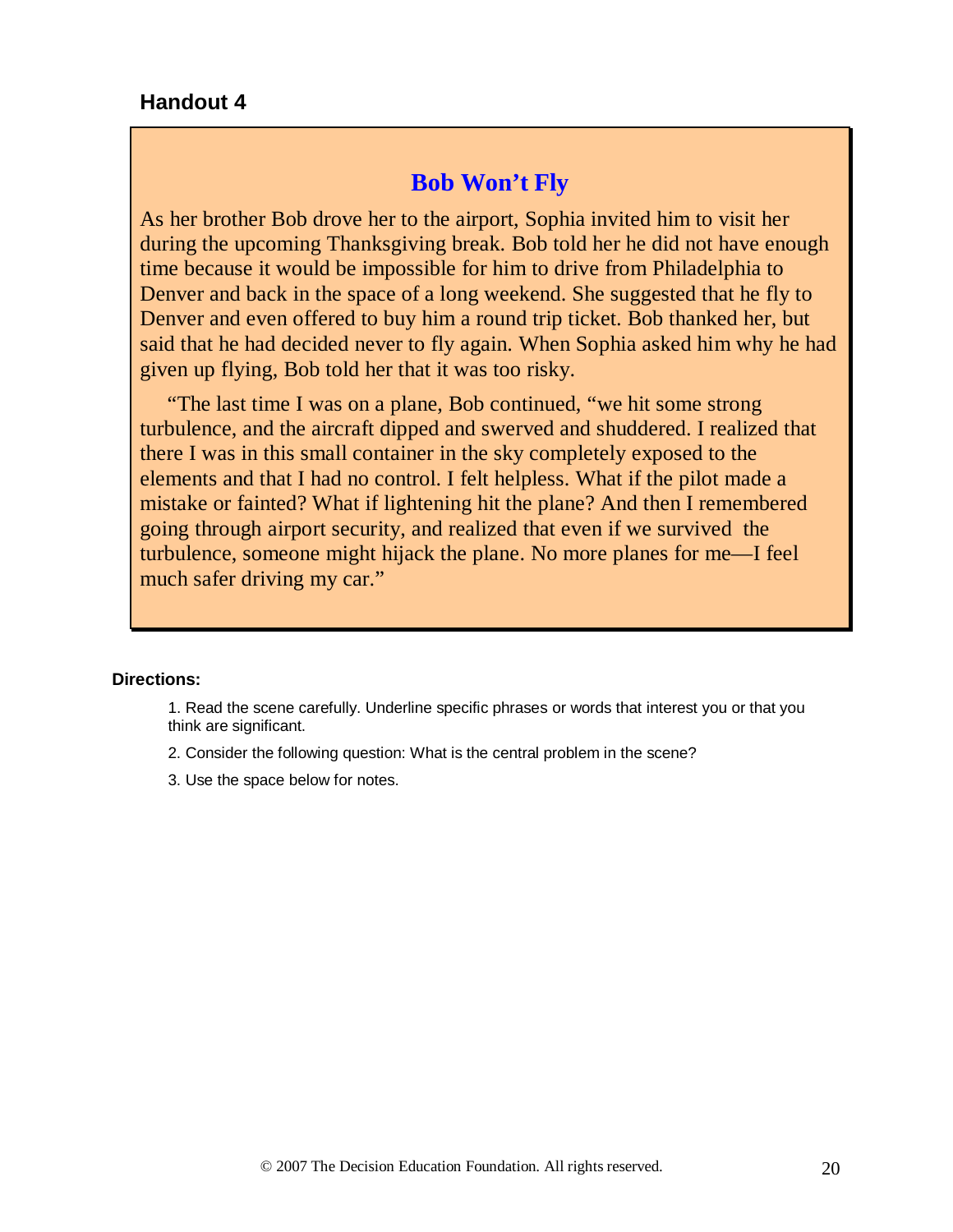## **Sally Dumped Tad**

It is Saturday night, and Claire is puzzled. A week ago her best friend, Sally, decided to break up with Tad. While the news was a shock to most people, Claire knew it was the right move. Even though the couple had been the central focus of the social scene for the past year and a half, a few months ago Sally admitted to Claire that Tad was a bum. A star on the school baseball team, Tad was also an insecure guy who cared more about image than friendship. For example, Sally told Claire that a number of times when they went out together and Tad saw her eating French fries, he would make a joke about her gaining weight—and he would make sure his friends heard so that he got a laugh. He liked to have Sally on his arm as they showed up to a party, but soon after their arrival, Tad would desert her and end the evening in a drunken stupor with his buddies. On Saturday—a week after the breakup—Claire asked Sally if she wanted to go with her to the movies. Sally declined, saying that she was going out to dinner with Tad. "But I thought you dumped him," Claire exclaimed. Sally responded, "Yes, I broke up with him, but we are still friends. I just want to spend some time with him to see how he is doing."

#### **Directions:**

- 1. Read the scene carefully. Underline specific phrases or words that interest you or that you think are significant.
- 2. Consider the following question: What is the central problem in the scene?
- 3. Use the space below for notes.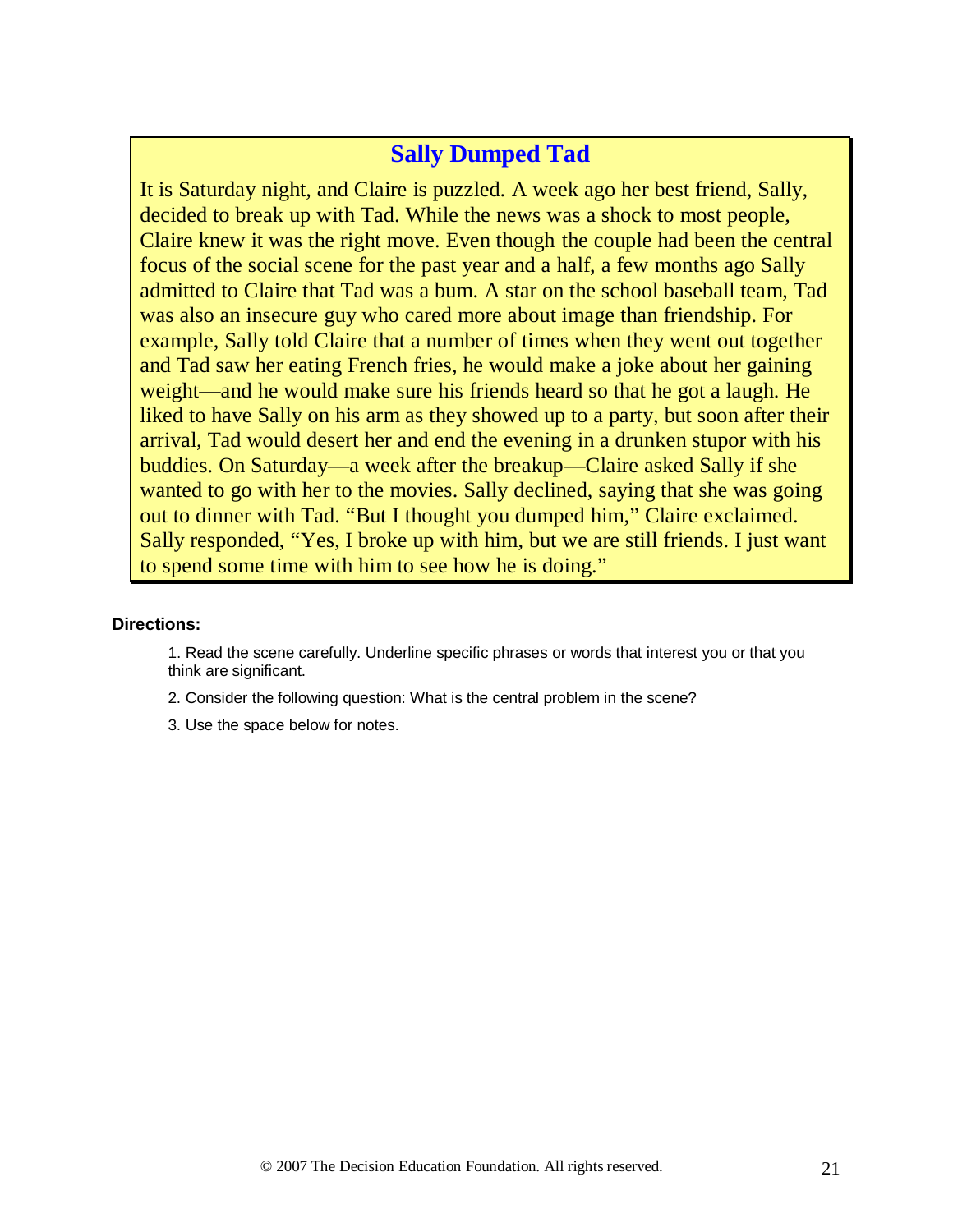## **Fourth Class: Reasoning and Commitment to Follow Through**

### **Materials**

Handout 5—Risk Scale Handout 6—Decision Assessment Table

### **Procedure**

- Break class into small groups to discuss homework scenes (Bob Won't Fly and Sally Dumped Tad). Give groups the following guidelines:
	- 1. One volunteer reads the scene again—out loud—for the group.

2. A different member of the group should summarize the main details of the scene, and the rest of the members can clarify with added details.

3. Once everyone understands the basic facts of the situation, the group can discuss the following questions.

a. What is the central problem in the scene? Describe it.

b. Do you agree or disagree with the way the main character responds to the situation? Explain.

c. With whom do you identify most in your scene? Why?

d. If you could give advice to a character in the scene, what advice would you give (and to which character)?

- 4. Repeat procedures with second homework scene.
- Regroup for summative class discussion. Give students a chance to share their responses to each scene, one at a time. Teachers can use **Handout 5—Risk Scale** to discuss Bob's fear of flying. Ask the class how this information influences the frame and alternatives of the decision. Conclude each discussion with definitions (student generated, if possible) of reasoning and commitment to follow through. Identify these terms as important elements of a good decision.
- Give students copies of **Handout 6** and have them begin the **Decision Quality Assessment** in class. Guidelines:

**Step 1:** Give each student (or group of students) the name of one of the characters in the story who faces a significant decision situation (see list in **Background for Teachers: Decision Situations in** *The House on Mango Street*).

**Step 2:** Now that the class has reviewed all of the decision topics, they can analyze the quality of their characters' decisions by filling in **Handout 6: Decision Assessment Table.** After class discussion of the eight scenes, students might find it helpful to have copies the decision chain and the definitions of decision fitness and declaring a decision.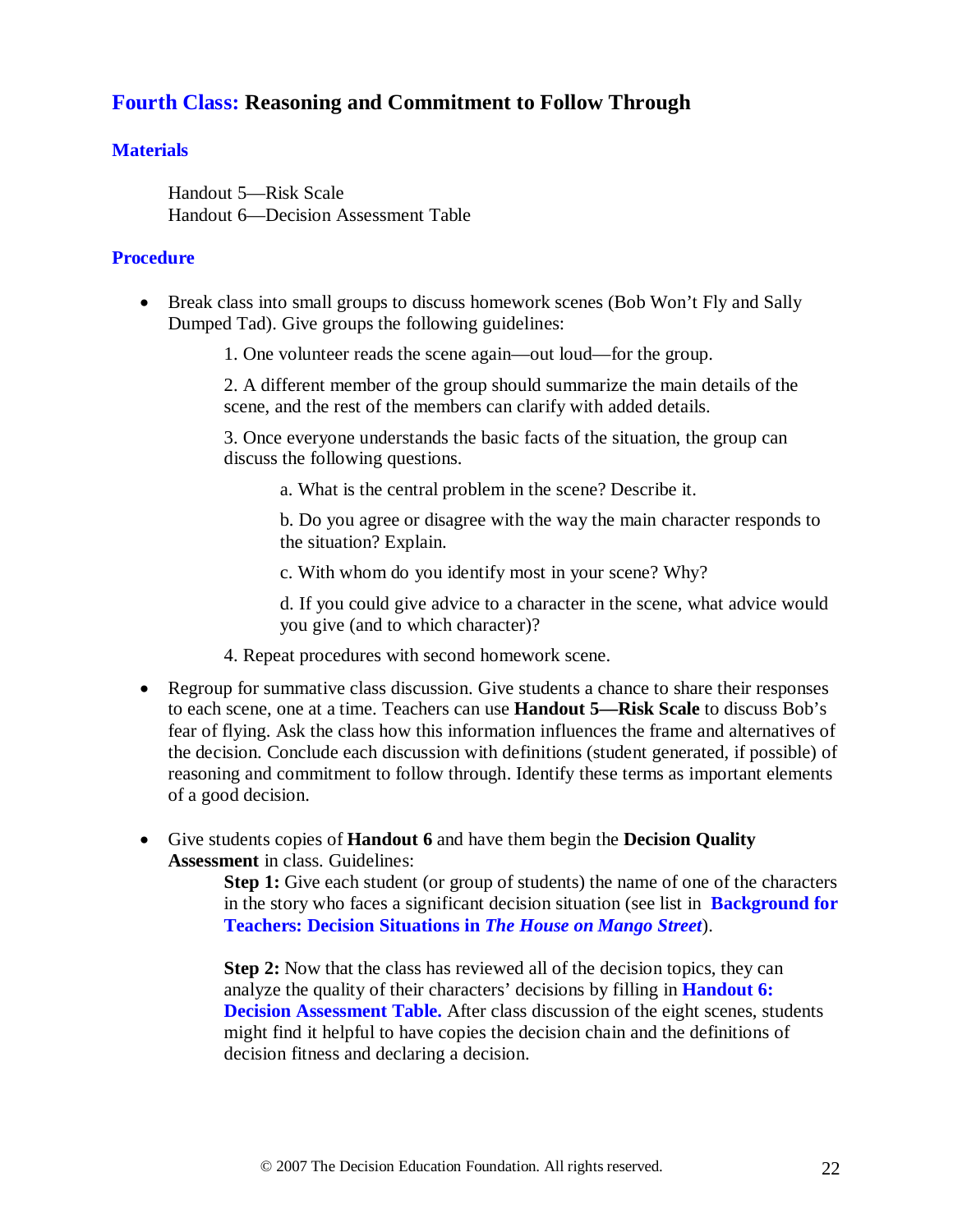**Step 3:** Allow students time to share and discuss what they have discovered with the others who have worked on the same decision. Then each group should report out during a whole-class discussion.

**Step 4:** Finally (and for homework, if more time is needed), have students write a message (1-3 paragraphs) to their characters. In this message, students should give their characters advice on how they might improve their decision skills and better attack the problems they face.

#### **Next Steps**

- Complete **Step 4** of the **Decision Quality Assessment.**
- **Final Assignment: Creative Writing Project** (see **Performance Task** directions on page 26). To give students enough time to think and write well, this exercise will take a total combination of at least four class periods and homework assignments. How teachers divide up class and homework time will depend on the structure and schedule of individual programs.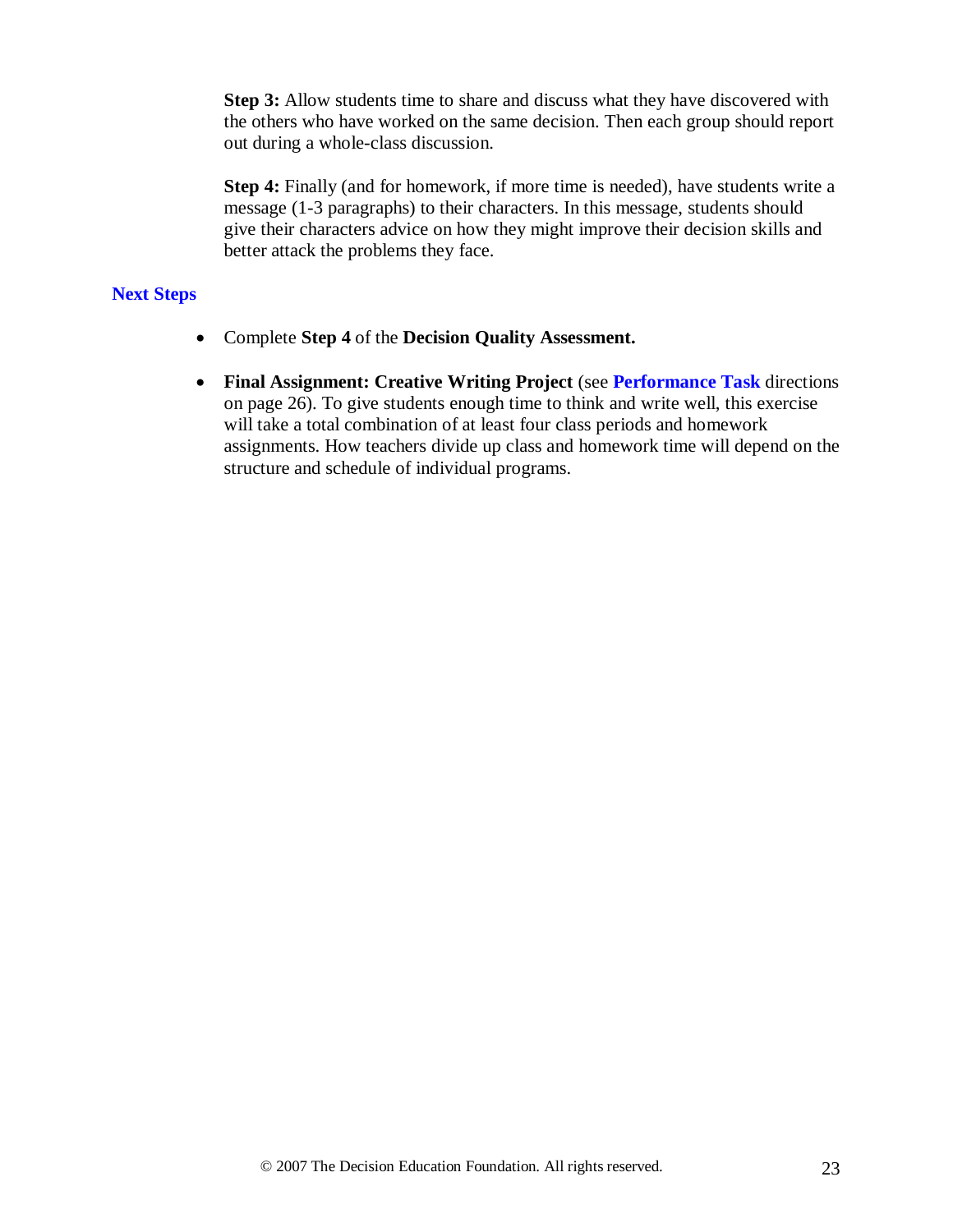## **Handout 5. Risk Scale**

| <b>RISK SCALE</b> | Odds are based on the number of deaths                                              |                                                                     |
|-------------------|-------------------------------------------------------------------------------------|---------------------------------------------------------------------|
|                   | in the United States each year.                                                     |                                                                     |
|                   | Cause                                                                               | Odds                                                                |
|                   | All causes, age 80<br>Heart disease, age 65 and older 2 in 100                      | 8 in 100                                                            |
|                   | Stroke, age 65 and older 4 in 1,000<br>Cancer, ages 45 to 64 25 in 1,000            |                                                                     |
|                   | Lung cancer<br>Unintentional injury<br>Car accident<br>Homicide <sup>1</sup>        | $-6$ in $10,000$<br>3.4 in 10,000<br>1.6 in 10,000<br>1 in 10,000   |
|                   | Leukemia<br>Accidental poisoning 3.5 in 100,000<br>Fires/drowning<br>ng<br>Malaysia | 7.6 in 100,000<br>1.5 in 100,000                                    |
|                   | Killed by a co-worker<br>and the<br><b>Tuberculosis</b><br>Train accident           | 9 in 1 million<br>5 in 1 million<br>2 in 1 million                  |
|                   | Airolane accident<br>Floods.<br>Lightning/insect sting                              | $\approx 9$ in 10 million<br>$4$ in $10$ million<br>2 in 10 million |
|                   | Struck by fallen airplane 6 in 100 million<br>Humicane                              | 4 in 100 million                                                    |

Chronicle Graphic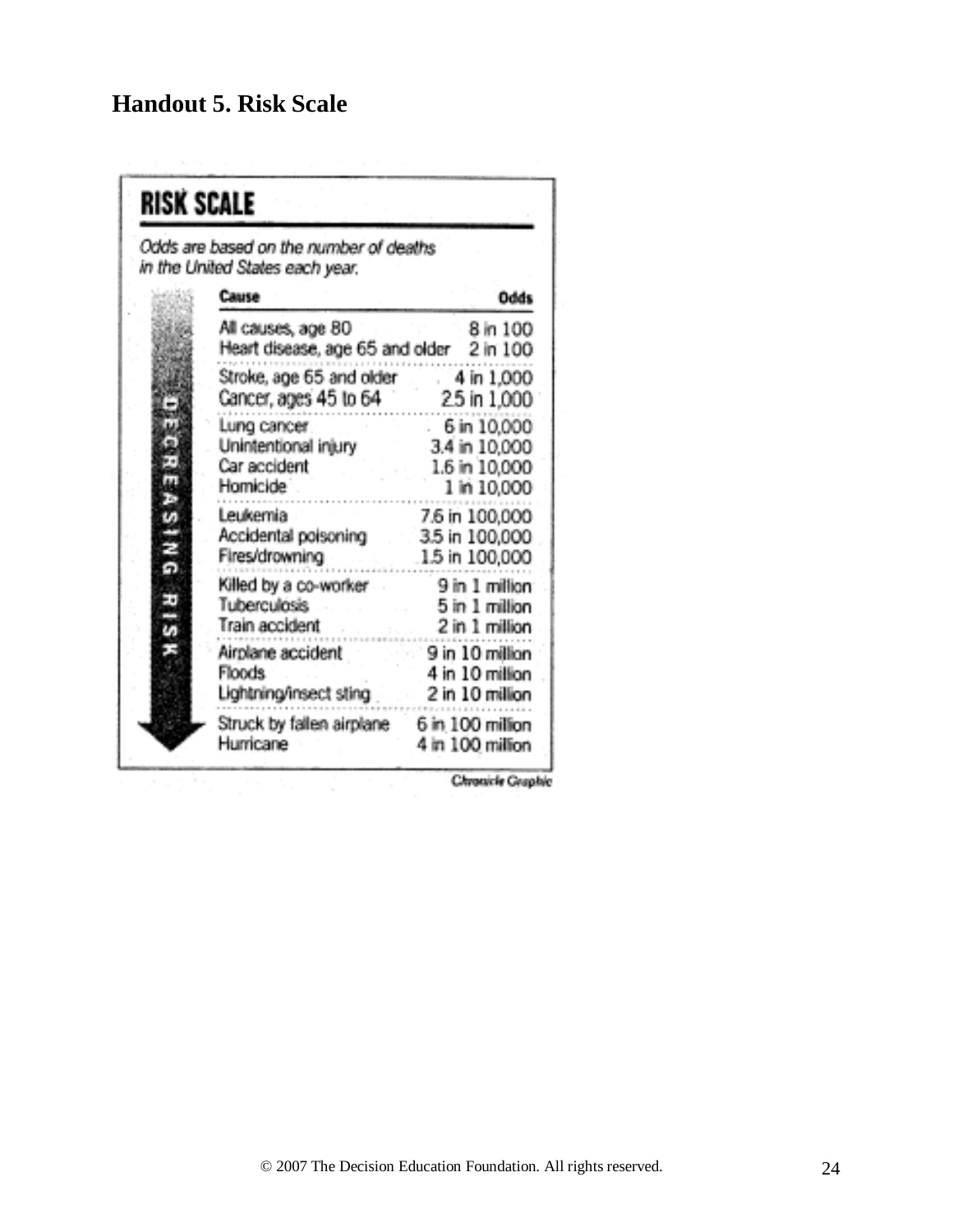## **Handout 6. Decision Assessment Table**

*Write the name your character and describe as clearly as possible the decision situation that character faces.* **Character's Name:** 

**Decision Description:**

|                                               | In the space below comment on how thoroughly the character considers each element listed in<br>the left column. Then in the column at the right, give the character percentage grade that<br>reflects your assessment. |  |  |
|-----------------------------------------------|------------------------------------------------------------------------------------------------------------------------------------------------------------------------------------------------------------------------|--|--|
| <b>Importance and</b><br><b>Fitness</b>       |                                                                                                                                                                                                                        |  |  |
| <b>Declaring a</b><br><b>Decision</b>         |                                                                                                                                                                                                                        |  |  |
| <b>Helpful Frame</b>                          |                                                                                                                                                                                                                        |  |  |
| <b>Clear Values</b>                           |                                                                                                                                                                                                                        |  |  |
| <b>Creative</b><br><b>Alternatives</b>        |                                                                                                                                                                                                                        |  |  |
| <b>Useful</b><br><b>Information</b>           |                                                                                                                                                                                                                        |  |  |
| <b>Sound</b><br><b>Reasoning</b>              |                                                                                                                                                                                                                        |  |  |
| <b>Commitment to</b><br><b>Follow Through</b> |                                                                                                                                                                                                                        |  |  |
| <b>Importance and</b><br><b>Fitness</b>       |                                                                                                                                                                                                                        |  |  |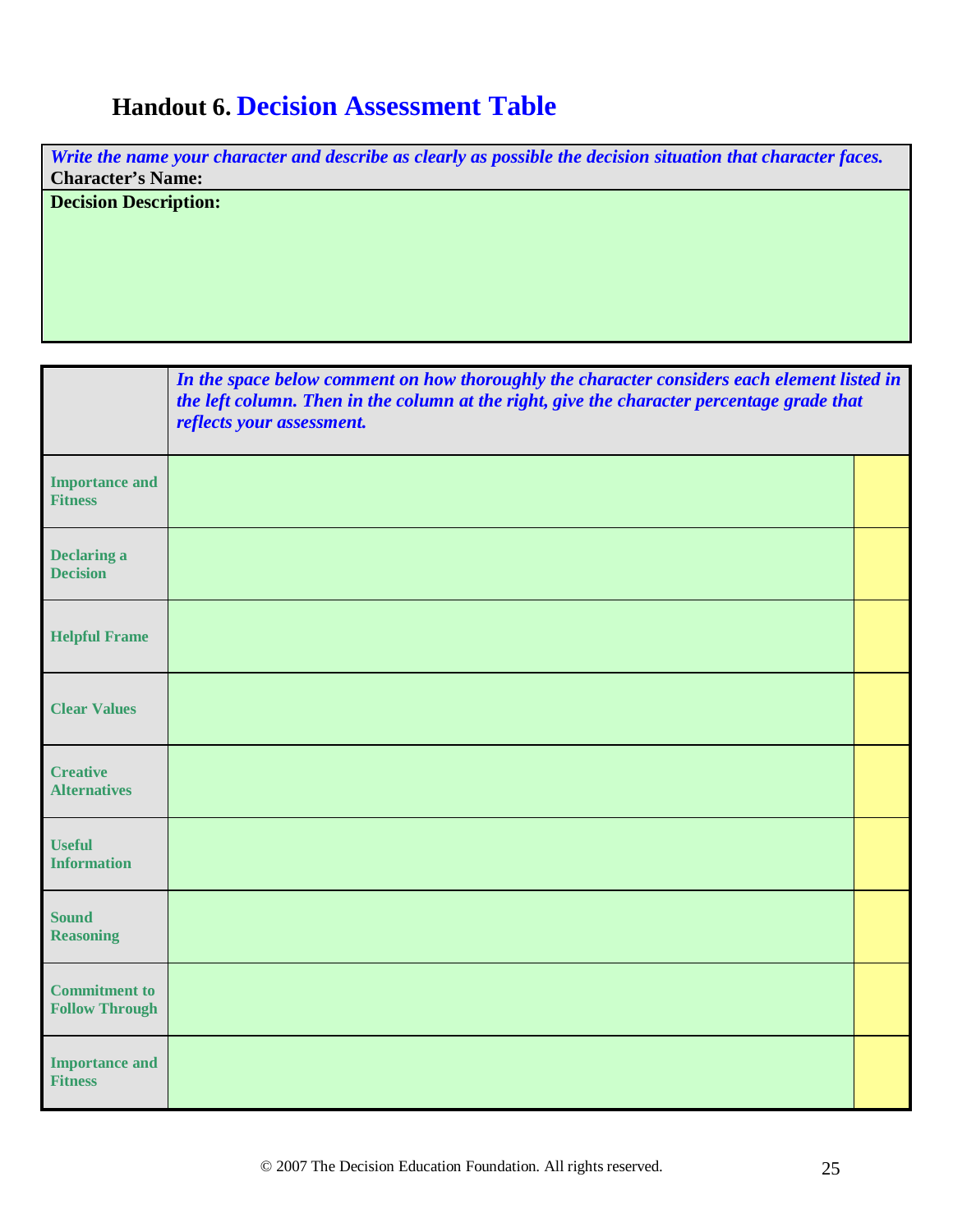## **2. Assessment Evidence**

## **Performance Task: Creative Writing Project**

**Overview:** This exercise is intended to give students the opportunity to exercise their creative writing skills while demonstrating and sharpening their knowledge of basic elements that comprise good decision making.

**Directions for Students:** Your task is to write an additional episode of *The House on Mango Street*. Here are the steps to complete this assignment:

- **1. Gather Your Thoughts.** As you read the story, identify the following:
	- a. the episode (or two) that you find most interesting
	- b. two or three characters that intrigue you
	- c. a particular incident that catches your attention

Write the examples (and page references) in your notebook with brief explanations of why you chose each one. The class will break into small groups, and you will have the opportunity to share, discuss, and clarify your responses.

**2. Make Your Plan.** Using your notes and the information you gathered from your group discussion, decide which of the following paths you will take:

- create a vignette in which one of Cisneros's characters (one of particular interest to you) makes an important decision
- introduce a new character into the story, and include an important decision that character makes.
- **3. Write Your Episode**. Keep the following two goals in mind:

a. **imitate** as closely as possible Cisneros's narration, language, and style while keeping the content consistent with hers (For example, Esperanza remains on Mango street throughout the story; therefore, it would be inconsistent to have her hop a plane to Disney World). b. **describe** as clearly as possible the particular decision situation your character faces.

**4. Listen to Your Editors**. Professional writers receive comments and suggestions from their editors and must consider that advice as they revise their work. In this class, small groups will serve as editorial staff: each person in the group reads his/her episode (a few times, if necessary), and receives feedback from the rest of the members.

**5. Revise and Rewrite.** Using the advice you find valuable from your editorial board, make necessary changes and write a new draft of your episode.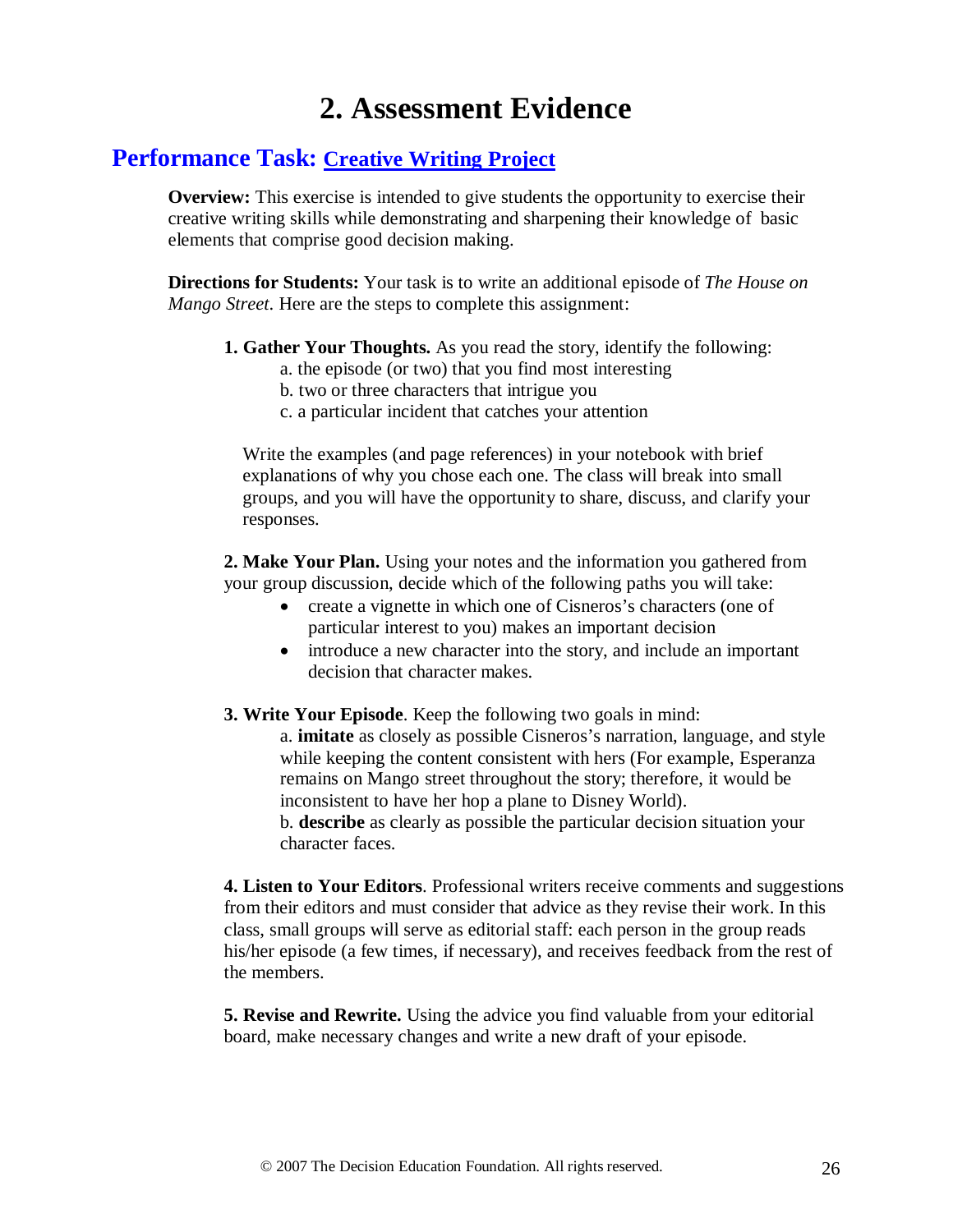## **2. Assessment Evidence (continued)**

### **Decision Quality Assessment**

**Step 1:** Give each student (or group of students) the name of one of the characters in the story who faces a significant decision situation (see list in **Background for Teachers: Decision Situations in** *The House on Mango Street*).

**Step 2:** Once the class has reviewed all of the decision topics, they can analyze the quality of their characters' decisions by filling in **Handout 6: Decision Assessment Table.** After classss discussion of the eight scenes, students might find it helpful to have copies the decision chain and the definitions of decision fitness and declaring a decision.

**Step 3:** Allow students time to share and discuss what they have discovered with the others who have worked on the same decision. Then each group should report out during a whole-class discussion.

**Step 4:** Finally (and for homework, if more time is needed), have students write a message (1-3 paragraphs) to their characters. In this message, students should give their characters advice on how they might improve their decision skills and better attack the problems they face.